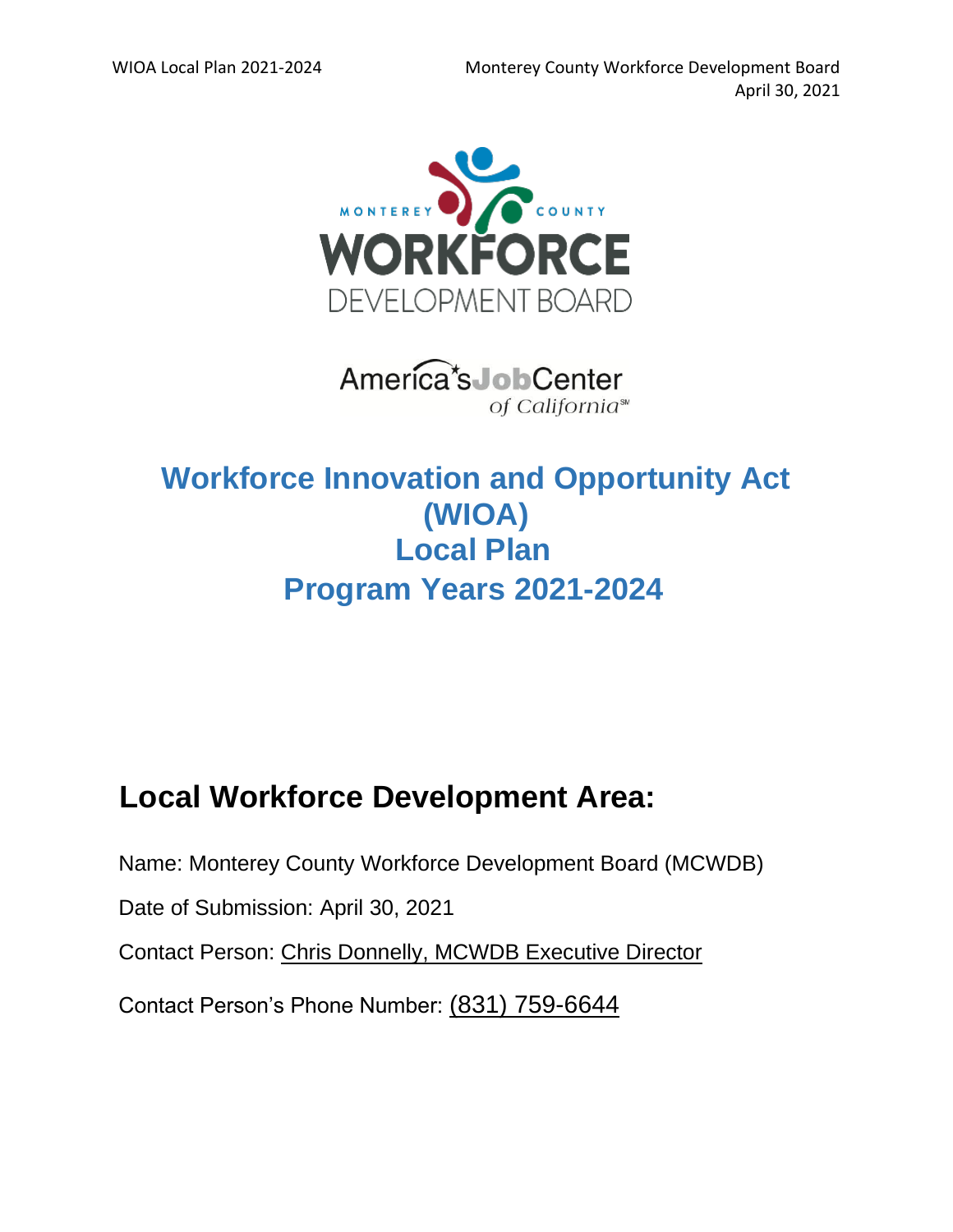### Executive Summary

The Monterey County Workforce Development Board (MCWDB) is a division within the Monterey County Administrators Office of Intergovernmental and Legislative Affairs Divisions. The MCWDB is proud to present the 2021-2024 Local Plan in accordance with the Regional and Local Planning Guidance issued on January 29, 2021.

The Local Plan is a WIOA requirement that aims to demonstrate operational alignment with the strategic objectives outlined in the accompanying Regional Plan, promote coordination with local partners, and showcase key service delivery strategies. This local plan explores the extent of braided resources, support provided to relevant workforce system partners, and strategic partnerships.

The 2021-2024 Local Plan takes a deeper dive into local operational systems and processes stemming from the vision outlined in the Regional Plan. The Local Plan covers a range of topics, with particular emphasis on CalFresh Employment and Training services; coordination with Local Child Support Agencies (LCSAs); alignment with Comprehensive Integrated Employment (CIE) Blueprint and serving those with developmental and intellectual disabilities; supporting frontline staff in digital fluency, distance learning, and cultural competencies; Rapid Response and Layoff Aversion Activities, Youth Workforce activities; and the fulfillment of AJCC Operator duties.

A key component of the Local Plan is the coordination and collaboration with local workforce partners to accomplish the visions laid out in the Regional Plan. The Local Plan highlights some of the key cooperative agreements and core partnerships defined under WIOA section 121, including WIOA Title II, WIOA Title III, WIOA Title IV, and Carl Perkins Technical Education.

The 2021-2024 Local Plan was developed with input and support from key stakeholders, ensuring that the vision and goals outlined in this plan are aligned with local partners.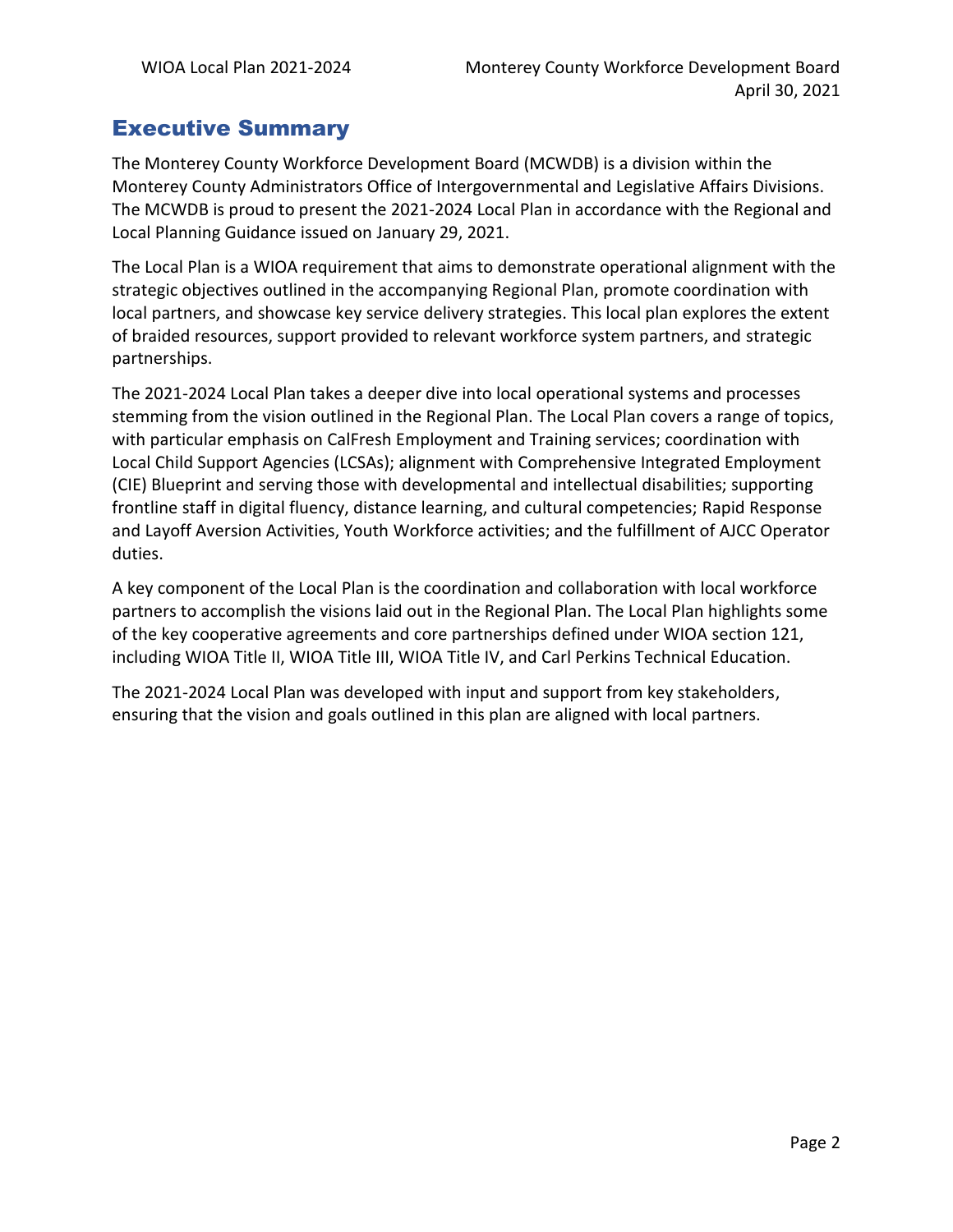#### WIOA Core and Required Partner Coordination

How Local Boards and AJCC partners will coordinate the services and resources identified in their MOU, as outlined in WSD18-12 (PDF), WIOA Memorandums of Understanding.

The Monterey County Workforce Development Board (MCWDB) is a part of a national effort to provide quality employment and training services to job seekers and employers. The MCWDB collaborates with various county agencies and programs, schools, colleges and the business community as described in the WIOA Memorandum of Understanding.

The MCWDB's MOU with the partners has identified three priority areas to coordinate the services and resources in partnership with core partners of the AJCC delivery system. The priority areas include:

- 1. **Employer Engagement** The MCWDB seeks to increase engagement with employers to meet the workforce needs of priority sectors of the local and regional economies. The MCWDB strives toward employer engagement efforts that align job seeker services with industry needs and have increased focus on small employers and priority industry sectors. The MCWDB pilots common measures for all partners to use to track employer services and employer engagement activities. MCWDB partners also build on existing employer engagement efforts, such as the Slingshot Initiative, and LMI data systems to strengthen what works and avoid duplication of earn-and-learn models of training. These efforts include internships, customized training, incumbent worker training, and apprenticeships.
- 2. **Aligning Career Pathways and Sector Strategies** The MCWDB seeks to increase the number of individuals who obtain a marketable and industry-recognized credentials or degrees through the development of career pathways that align to regional sector strategies that create multiple entry and exit points for job seekers and align programs with in-demand industries and occupations. The MCWDB and its Business Services Team focus on convening employers in the priority industry sectors to better understand their needs. The MCWDB also works with community colleges and other training providers to develop and define a strategy for aligning training and education curricula with industry-valued credentials in each target sector. There is also emphasis on ensuring that these credentials are stackable and provide onramps to sector pathways. Additionally, the AJCCs coordinate with youth service providers to increase service for out-of-school and disconnected youth, and develop new work experience opportunities in the priority sectors that represent onramps into regional career pathways. The MCWDB continues to work on strategies to develop and test measures for the AJCCs to better track progress in reaching the goal of self-sufficiency for youth and adults. Some of these measures include tracking livable wages, retention rates, credential and skill attainment, customer satisfaction surveys of job quality, and the number of job placements at Economic and Background Analysis.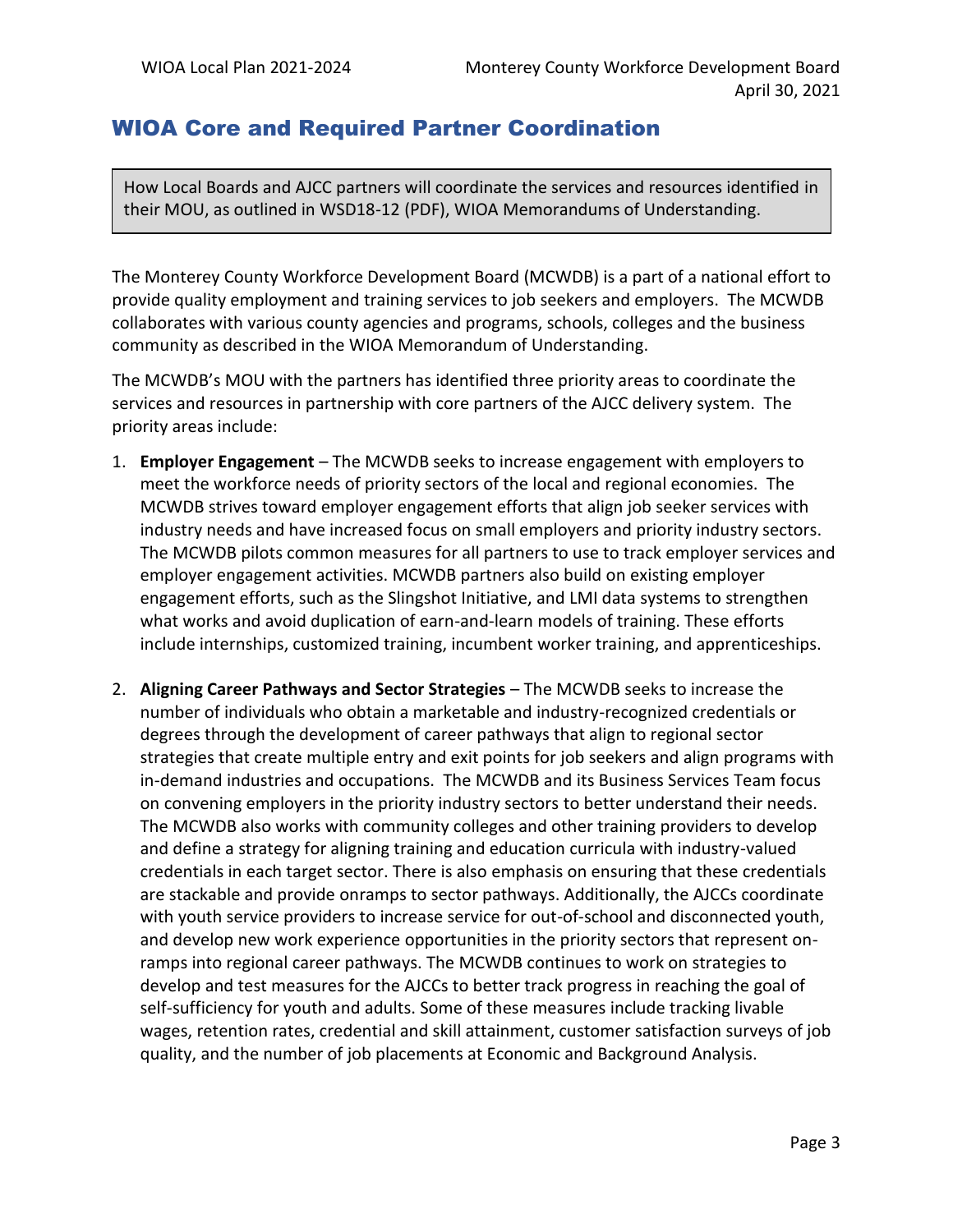3. **System Alignment and Accountability** – This includes supporting system alignment, service integration, and continuous improvement. The MCWDB is working to identify ways to reduce duplication in service delivery and in fiscal operations by enhancing partner presence at the AJCCs and developing common customer flow protocols (intake, assessment, referral) to align the system with human-centered design principles. The AJCCs partners will continue to build a stronger partnership to better serve hard-to-serve target populations in the area, especially those who are basic skills deficient and limited English populations. These partnerships will focus on ongoing discussions of co-location, streamlined intake and assessment, and resource sharing. The MCWDB will work collaboratively with its North Central Coast RPU partners to identify possible methods to minimize costs related to procurement, staff training, data systems, and evaluation tools through cost sharing. The MCWDB will also collaborate with its partners to ensure crosstraining is offered to AJCC partner agencies, increase staff awareness of how to serve customers with special emphasis on customers who are unemployed, underemployed, low skilled, low-income, veterans, individuals with disabilities, youth, and other at-risk populations. By focusing efforts on these priorities and strategies, the MCWDB will make progress towards achieving its vision and promoting continuous improvement in its performance measures over time.

How the Local Board and AJCC partners will work towards co-enrollment and/or common case management as a service delivery strategy, as outlined in WSD19-09 (PDF), Strategic Co-Enrollment – Unified Plan Partners.

The MCWDB believes strong relationships with educational institutions are critical for many of the services the AJCC delivers on a regular basis. To facilitate the development of career pathways and co-enrollment, MCWDB makes sure there is regular communication between institutions. This helps coordinate education and workforce activities with secondary and postsecondary programs.

Across the North Central Coast Region, the MCWDB has worked with the local workforce development boards to align local area policies to include a commitment to co-enroll participants so that if a participant moves from one region to another with the North Central Coast RPU, they may receive uninterrupted services. The SB1 program is another commitment to co-enroll participants that the newly formed North Central Coast Region is involved in. The SB1 Program is a Tri-County apprenticeship preparation program designed for the construction industry that helps prepare applicants to enter and succeed in a registered apprenticeship program. This program is a grant awarded by the State California Workforce Development Board, supporting High Road Construction Careers.

The MCWDB strongly encourages its service providers to pursue co-enrollment in Title I youth services and Title II adult education programs that foster collaboration, educational persistence,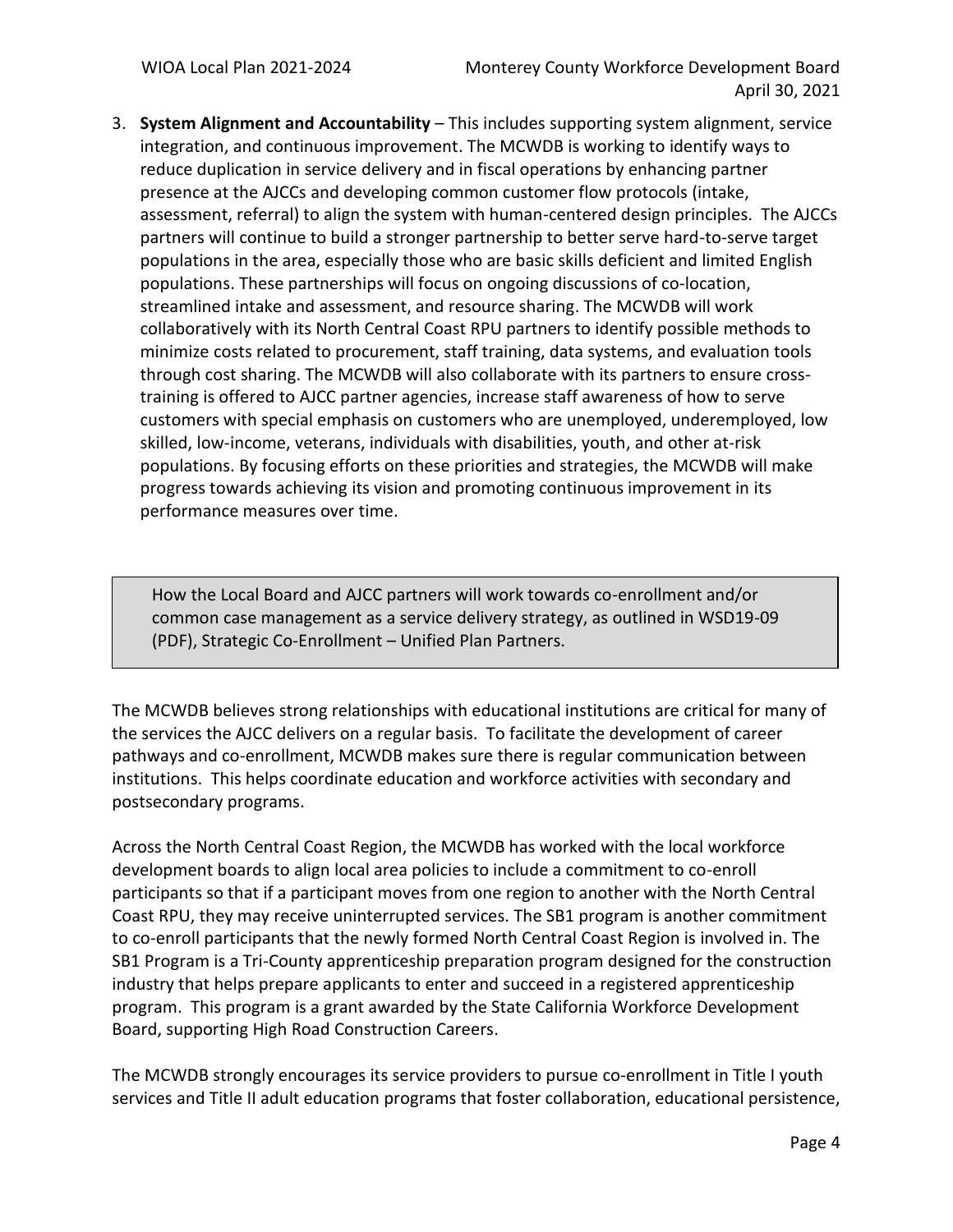and provide a valuable steppingstone to occupational credentials and higher wages. Through referrals and/or co-enrollment, MCWDB's service providers work with its Title II adult education partners to develop additional credentialing benchmarks. This coordination ensures basic and occupational skills can be developed on a short timeline that quickly re-inserts participants into the labor force--even if only on a part-time basis--while continuing their education or training. Additionally, all core partner programs will continue to develop and foster strong partnerships with Department of Rehabilitation to identify eligible customers for co-enrollment. Every effort is made to accommodate customer needs through adaptive services and accessible meeting space through the multiple satellite AJCC locations.

How the Local Board and AJCC partners will facilitate access to services provided through the one-stop delivery system, including in remote areas, through the use of technology and other means.

The MCWDB and AJCC partners have developed mechanisms to offer services through the use of technology in the last year, in major part due to the coronavirus pandemic requiring the AJCCs and partners to shutter their doors for walk-ins and appointments. Therefore, the MCWDB went out for RFQ's to provide customers the opportunity to continue to access the services of the AJCCs and also be provided training where online training is possible. The following services are provided to ensure the one-stop delivery system, including in remote areas through the use of technology are being offered:

- Premier Virtual One Stop system offering interactive virtual Job Fairs
- AJCC partners offering virtual one stop services and programs to all customers
- MCWDB offering Business Engagement services online including several grants to small businesses ranging from \$1,500 to \$10,000 to support Business through the pandemic to remain open with substantial changes.

Phone and virtual appointments are also available to those interested. To set up appointments, customers only need to call the numbers that are readily accessible on the MCWDB website. The MCWDB also offers up to \$800 in utility assistance for those who qualify under-COVID-19 related criteria.

How the Local Board and AJCC partners will coordinate workforce and education activities with the provision of appropriate supportive services.

The MCWDB adopted a supportive services policy which establishes supportive service limitations, based on funding availability, for each enrolled WIOA Title I adult, dislocated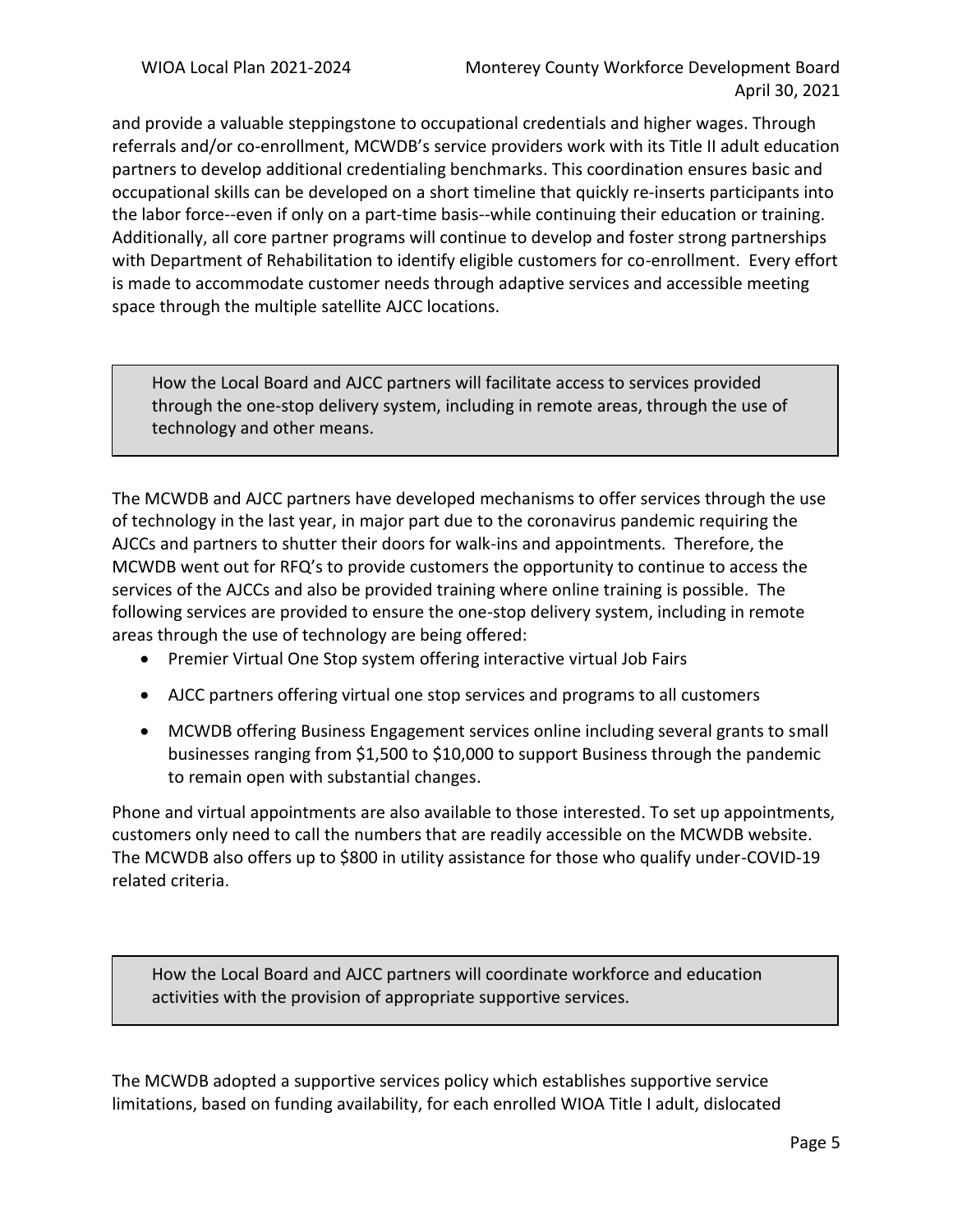worker, and youth customer. This broad policy incorporates detailed supportive service requirements, including the development and retention of appropriate documentation of the need for, and provision of, supportive services. To facilitate the success of participants, the MCWDB continues its partnership with program providers and education providers to offer supportive service to eligible individuals to remediate external barriers to employment such as transportation issues, childcare and other appropriate supportive needs. Details of the supportive service strategy is detailed in the AJCC MOU through a matrix of service offerings that outline which partners provide services, including supportive services, and how customers might have access to the services offered in-house, remotely, or via brochure or handout. For more information, please see Appendix 2A.

#### State Strategic Partner Coordination

How the Local Board will coordinate with County Health and Human Services Agencies and other local partners who serve individuals who access CalFresh Employment and Training services.

In light of the COVID-19 pandemic and the substantial impacts among traditionally underserved populations, the Monterey County Workforce Development Board's work with the County Health and Human Services Agencies and County Department of Social Services to ensure access to CalFresh Employment and Training Services has taken on increased importance.

Aside from COVID-19-related collaboration, the MCWDB continues a number of activities to reinforce cooperation between the agencies. For instance, the MCWDB has held public comment and listening sessions to review and improve CalFresh Employment & Training for Individuals with Disabilities. The MCWDB also continues to disburse WIOA funds to support and enhance training programs and services in the local area that are outside of the traditional funding sources like CalWORKS, PELL Grants and Wagner/Peyser funds. The MCWDB will also continue to work with the Monterey County Department of Social Services to maximize resources and enrollment opportunities within the CalFresh program. The AJCC's in Monterey County will also continue to work with local Community Based Organizations (CBOs) and other partners to better serve formerly-incarcerated individuals, non-custodial parents, and those afflicted by the pandemic.

The Referral system developed in the process of drafting the 2017-2020 Local Plan continues to ensure that there is integrated access and interaction of services and supports. This means that local partners can refer and serve any individual in the system. It is important that customers are able to start in one system and flawlessly enter or transfer to other programs and partners. This is especially true during a time when face-to-face interactions should be limited. Monthly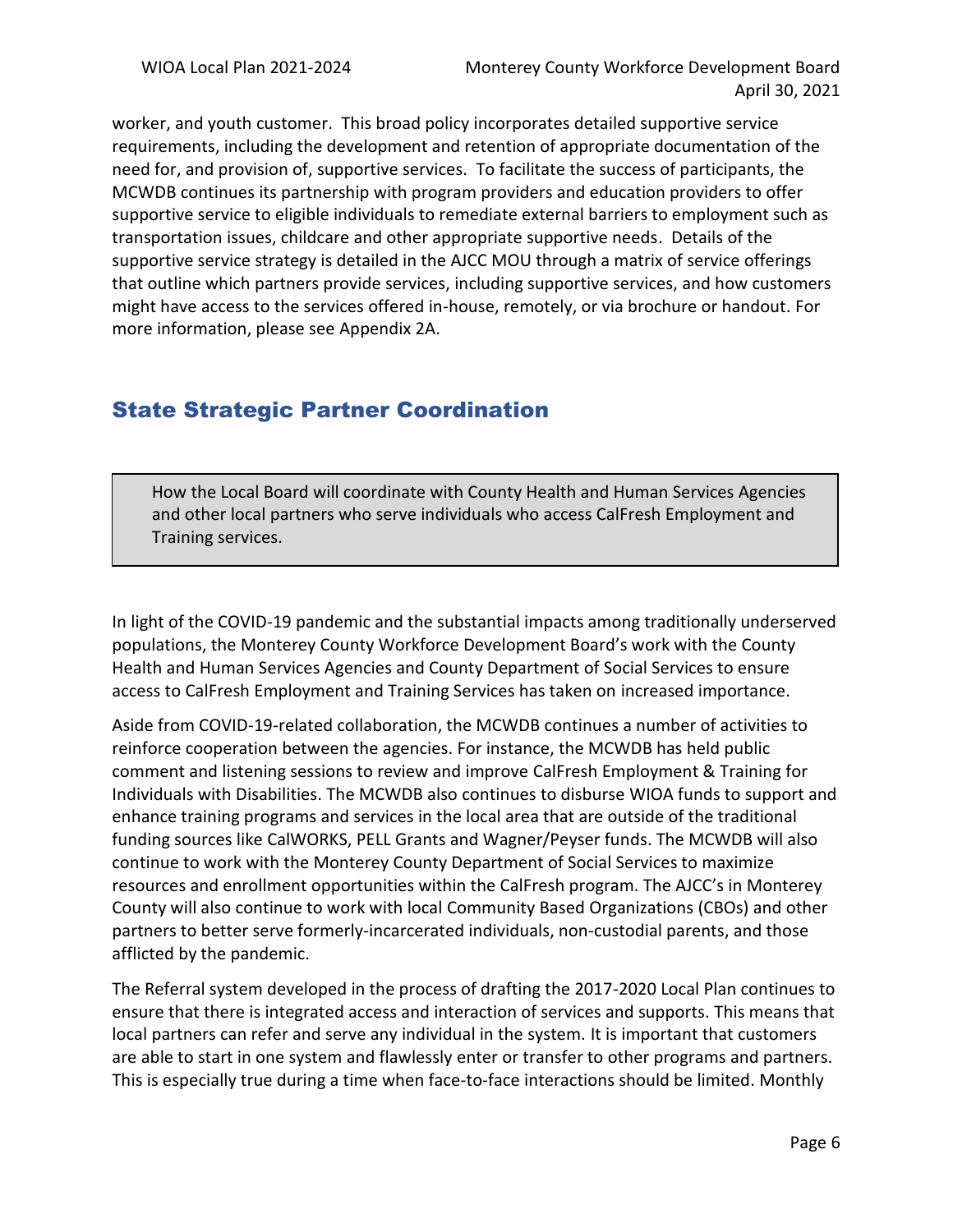AJCC meetings will continue to seek input and feedback in order to maximize the effectiveness of the system and increase efficiencies.

As outlined in the RPU's 2021-2024 Regional Plan, sector pathways that provide "high road" jobs with living wages, upward mobility, and benefits will continue to receive particular attention and support. The MCWDB understands that placing individuals into low-paying jobs with no prospects of advancement merely extends the challenges customers face. The MCWDB will continue to work with Social Services agencies and education providers to enhance and support entry into "high-road" pathways.

How the Local Board will coordinate with Local Child Support Agencies and other local partners who serve individuals who are non-custodial parents.

The COVID-19 pandemic has reinforced the importance of local and regional partnerships. The Bright Beginnings Early Childhood Development Initiative is a coalition of partners looking to provide coordinated support for emergency early childhood care and education. This countywide initiative connects essential workers with the childcare they need and supports parents who are adapting to Shelter-in-Place orders. In addition to these partnerships, the MCWDB also provides up to \$800 in housing, utility, or childcare assistance for individuals who meet the COVID-19-related requirements.

The MCWDB continues to rely heavily on feedback and input from the County Child Support Services Agency and relevant CBOs to better understand the opportunities to improve Child Support Services. The MCWDB continues to host monthly meetings with CBOs and faith-based organizations to discuss how to best serve program participants so that they may continue to advance in their professional careers while their child receives quality care. Once again, braided supports and integrated offerings are an essential component in the success of these programs.

The MCWDB and partners—including the Local Child Support Agency (LCSA) and Adult Education Block Grant (AEBG) partners—will continue to holding meetings and work together to identify and connect noncustodial parents to resources available to them. The MCWDB's partnership with the LCSA also works to support unemployed, underemployed, and paymentdelinquent non-custodial parents. A continued goal of this partnership is additional family law facilitators, who work with recently-released individuals to access support services and return as contributing members to society. The LCSA and MCWDB partnership also works with Encompass Community Services, which provides assistance and support in finding employment to parent groups and fathers.

The GEO Re-entry program is another collaborative effort between the LCSA and MCWDB. The GEO Re-entry programs work with justice-involved individuals in evidence-based treatment and supervision programs. The MCWDB-LCSA partnership provides support services for noncustodial parents to enter, retain, and advance in their current work or educational goals.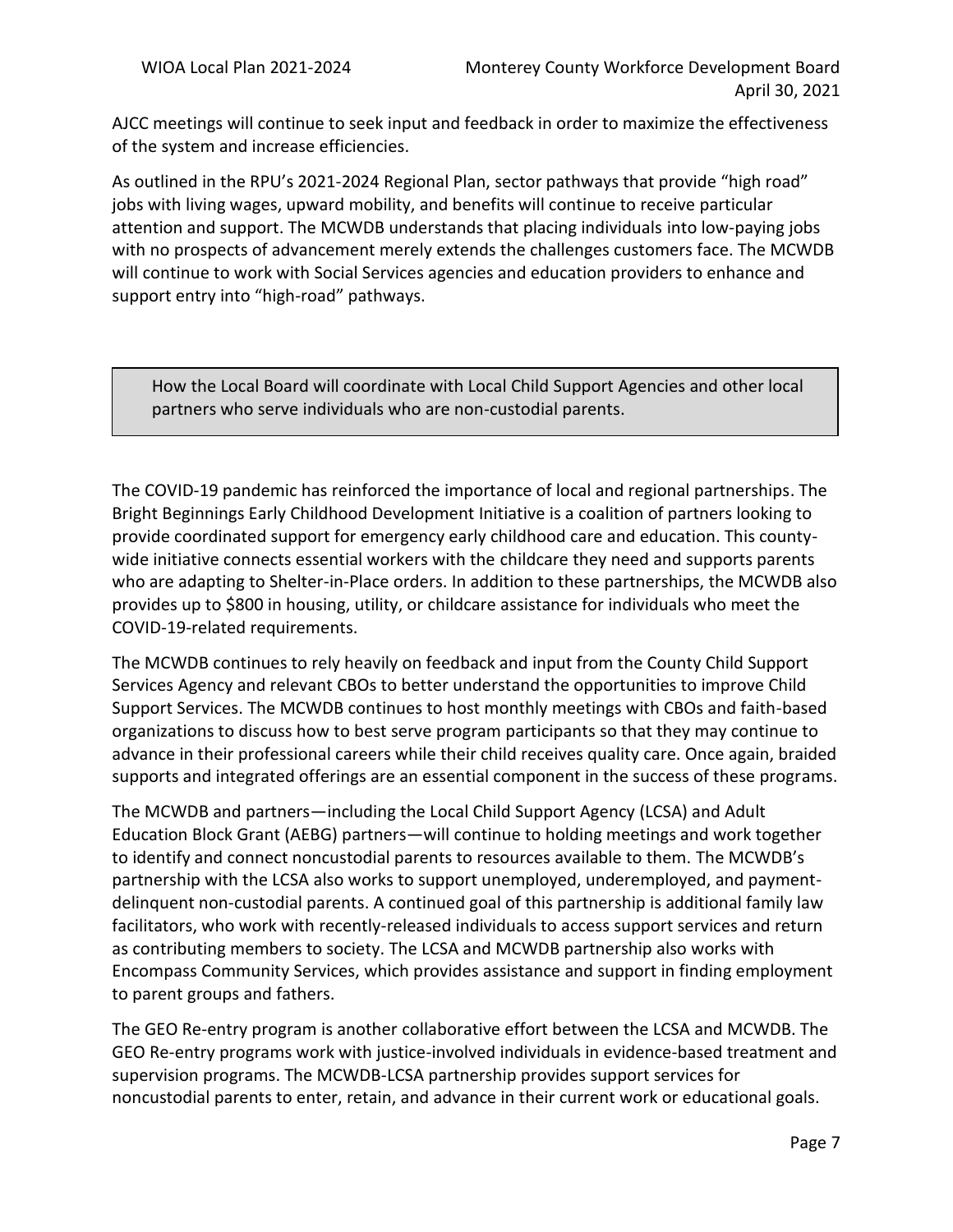These goals are often geared towards entry into "high road" jobs, so individuals who successfully complete these programs are able to sustain themselves and their families.

The MCWDB-LCSA partnership continues to develop and enhance the referral and outreach processes. The introduction of referrals to LCSA has enhanced efficiency across support providers, and expanded the offerings available through braided resources. In addition to referral systems supported by the MCWDB, the LCSA holds outreach programs within communities to encourage application and participation.

How the Local Board will coordinate with Local Partnership Agreement partners, established in alignment with the Competitive Integrated Employment Blueprint, and other local partners who serve individuals with developmental and intellectual disabilities.

The MCWDB works closely with the Department of Rehabilitation (DOR) in order to help improve opportunities for persons with disabilities and developmental disabilities. Much of the current partnership stems from an agreement outlined by the DOR and the State Board, which highlights four main policy priorities for the DOR. The four priorities are: services to youth, employer engagement, capacity building, and Competitive Integrated Employment (CIE). MCWDB works with the DOR to support all four of these priorities.

In 2018 the partnership agreement was adapted to require Local Boards and Regional Planning Units to include specific planning guidance in their regional and local plans. This strengthened partnership has lead to a number of changes, including co-location of DOR staff at AJCC's eight hours per month. This time is often spent providing training and updated guidance to better assist AJCC customers. The DOR also holds monthly meetings with AJCC staff to discuss strategies and opportunities for collaboration. This close partnership helps support capacity building and provide disability awareness training to a broader audience. This close partnership also results in a better integration of services and resources.

The MCWDB also works with the DOR to provide employer engagement services that include sharing information on employer incentives, requirements, and best practices for hiring individuals with disabilities. The DOR also provides input on Regional Plans, targeted industries, and prioritized careers, geared particularly towards youth and individuals with disabilities. The DOR also offers on-the-job trainings for customers with intellectual or developmental disabilities. The MCWDB will also continue to work with the DOR on Competitive Integrated Employment strategies through coordination with AJCC, stakeholder meetings, and collaboration on regional strategy and policy.

How the Local Board will coordinate with community-based organizations and other local partners who serve individuals who are English language learners, foreign born, and/or refugees.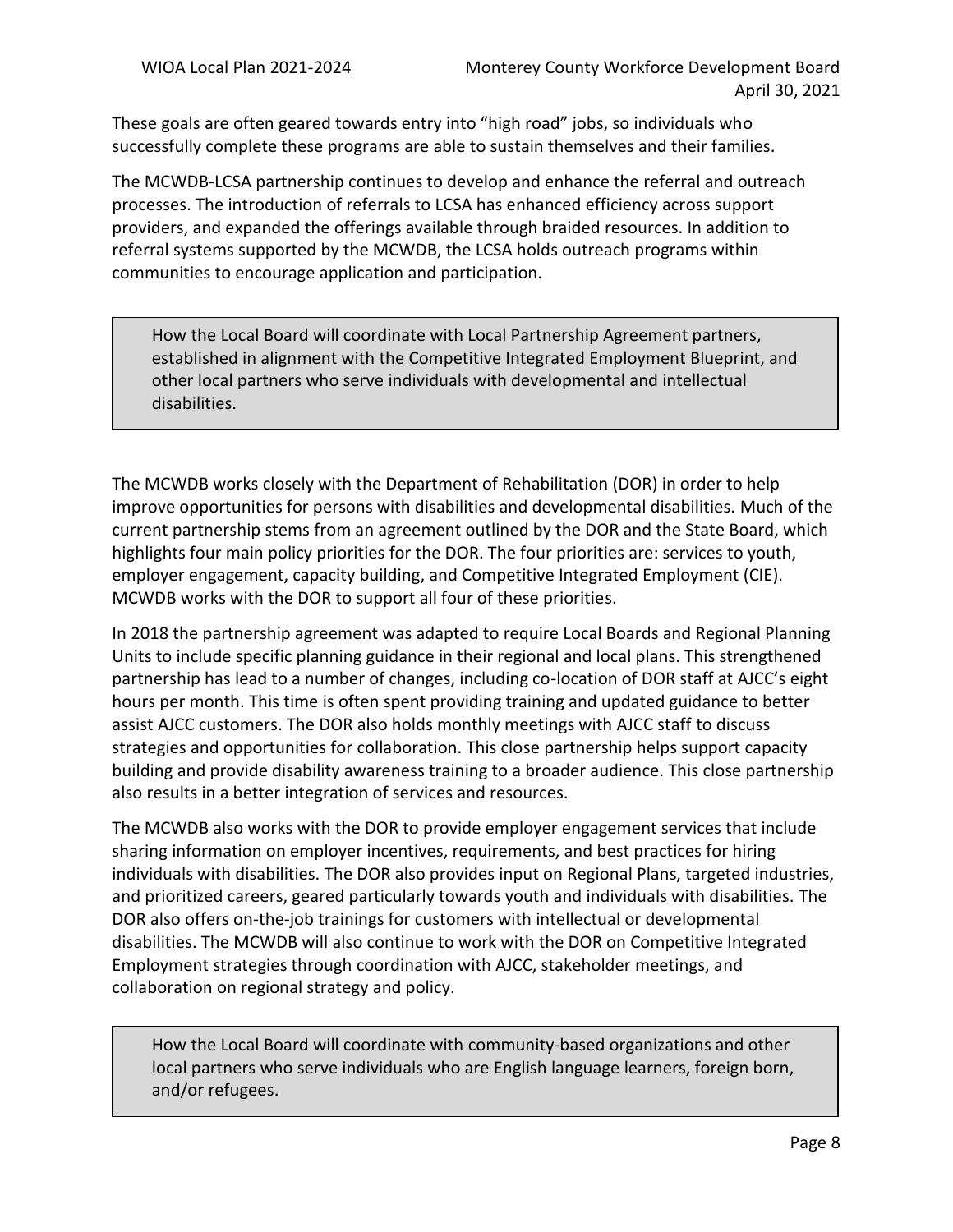Community-based organizations (CBOs) play a large role in the MCWDB's efforts to serve individuals who are English language learners, foreign born, and/or refugees. Monterey County has five different WIOA Title II Adult Education and Literacy partners, including the Gonzales Adult School, Monterey Adult School, Pacific Grove Adult School, Salinas Adult School, and Soledad Adult School. MCWDB also works with Hartnell College, Salinas Valley Adult Education Consortium, and Monterey Peninsula College on Carl Perkins Career Technology Education programs. As emphasized in the 2021-2024 Regional Plan, the mission of MCWDB and its partners is to help individuals get the necessary skills and education to attain high road jobs that pay living wages and offer upward career mobility within Monterey County.

The One Stop Operator continues to hold monthly meetings with Partners including Adult Education that works with English Language Learners. Some providers have had to shutter their doors due to COVID-19, but others, including CASAS, MCOE/Hartnell, and Deferred Action Childhood Arrivals, continue to provide updates at the monthly meetings that discuss where ESL classes are being held, outreach for those qualifying for Youth programs, the training for cross cultural Customer Service by partners, and others.

Local partners are often the best way of connecting to those in need. In this regard, MCWDB tries to work with as many CBOs, non-profits, and other organizations to develop a better sense of who is in need and what services are needed. For example, the undocumented community which is typically comprised of individuals who are hesitant to reach out to local government are primarily supported by three non-profits. By partnering with these non-profits and assisting them in their specific services—paid internships, GED attainment, and dependent support services—the MCWDB is able to assist populations that otherwise may go unnoticed and unserved.

The MCWDB also works with partner agencies to ensure that they are focusing on these historically underserved populations. The revamped referral process has led to the substantial improvement of the provision of interconnected resources among these populations. The MCWDB website also now includes a list of AJCC partner organizations and their partner programs.

### WIOA Title I Coordination

Training and/or professional development that will be provided to frontline staff to gain and expand proficiency in digital fluency and distance learning.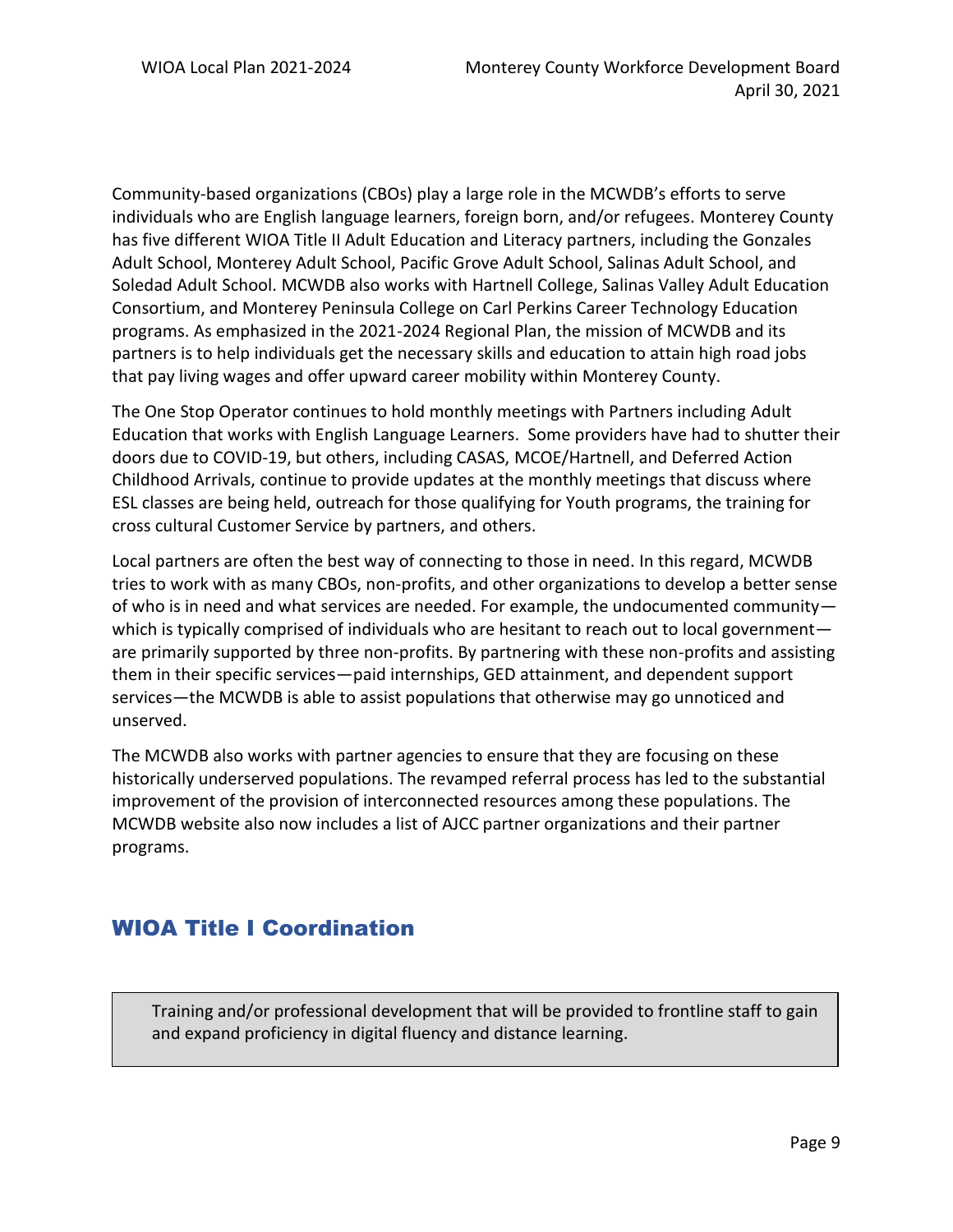The MCWDB provides ongoing training and/or professional development to staff and partners' staff on ongoing basis to ensure customers receive the utmost in professional service. The requirements of digital literacy are constantly changing in line with the ways in which technology is being used and how to get the most out of it. This means that improving the digital literacy of staff is key when it comes to ensuring MCWDB can remain effective and efficient. The MCWDB is committed to continue to provide staff the necessary skills to stay competitive. Upskilling our staff is an ongoing goal designed to ensure that staff are up-to-date with technological skills needed to navigate our increasingly digital world. Below is a list of the key areas we are looking at that could help boost the digital literacy of our staff. These will be provided by webinars by qualified trainers.

- Communication and collaboration
	- o Social media
	- o Digital tools
	- $\circ$  Concepts around the digital era
	- o Skills needed for digital engagement
- Cybersecurity Knowledge of possible security risks
	- o How to reduce them
	- o What to do in the case of a cyberattack
	- o How staff actions can cause risks
- The law and ethics
	- o Sharing information via email
	- o Discussing business or clients on social media
	- o Issues surrounding confidentiality

Training and/or professional development that will be provided to frontline staff to ensure cultural competencies and an understanding of the experiences of trauma exposed populations.

The MCWDB provides ongoing training and professional development to staff and partner's staff on ongoing basis to ensure customers receive the utmost in professional service. In 2020 MCWDB initiated its WIOA University trainings for our staff, a catalog of workforce professional trainings. WIOA Staff and Partners Staff are obligated to complete 40 hours of training annually. MCWDB has made the Dynamic Works Professional Development Certification Training available to all staff. The Foundations of Workforce Development Professional Certification contains 9 courses and a Final Certification Exam. These professional competency courses are developed around the National Association for Workforce Development Professionals (NAWDP) core competency defined areas. We are very pleased with the results of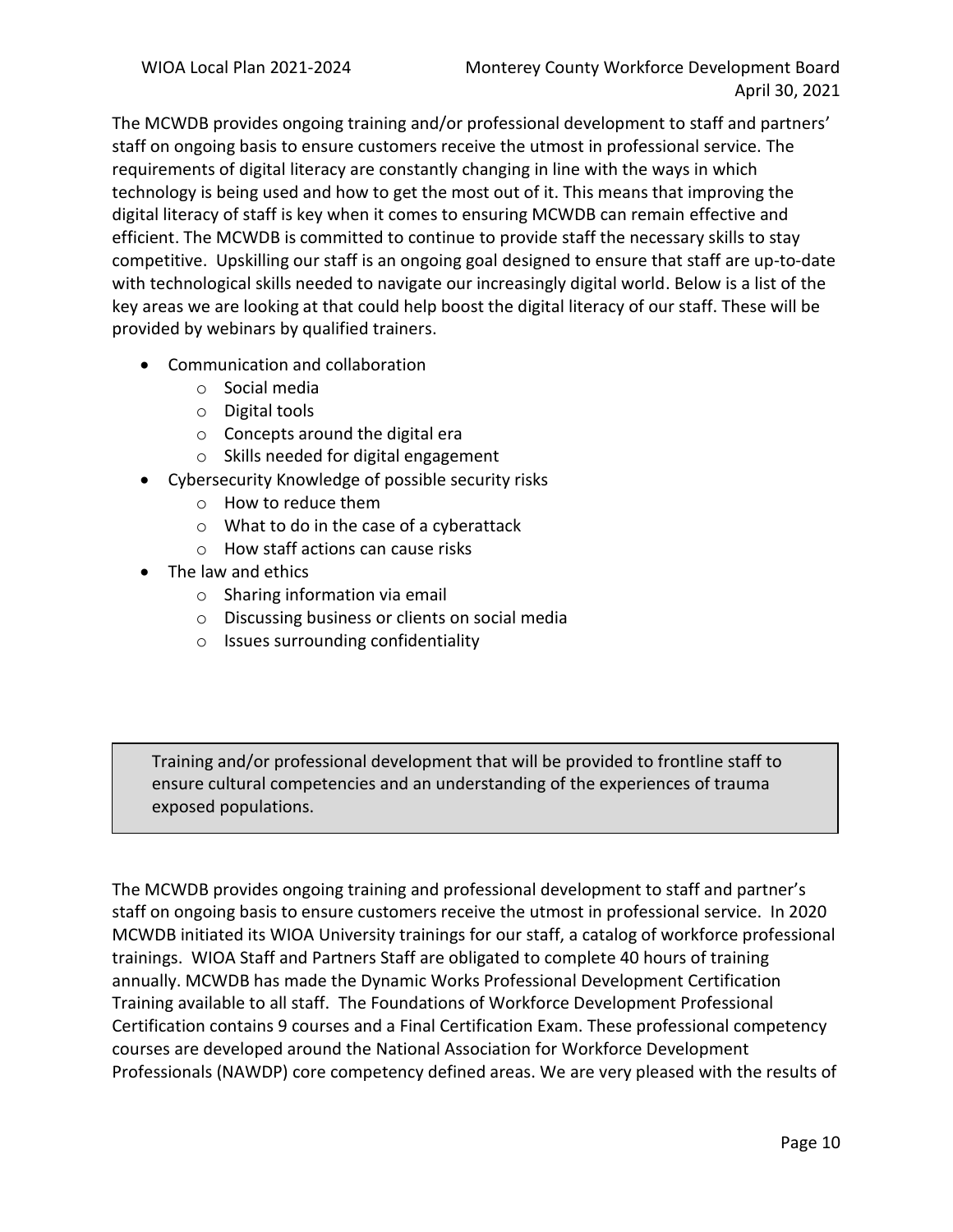our Dynamic Works Workforce Professional Certification Program where we had 37 staff participate and a 95% completion rate by the end of 2020.

The MCWDB continues to work with its partners to ensure that cultural competence and understanding of the experiences of trauma exposed populations are integrated into daily operations and execution of duties. This includes annual instruction, as per the Health and Human Services agencies, so all staff understand the need to support the behaviors, attitudes, and policies that come together in a unified system. This will also provide professionals with the toolkit to enable them to work effectively in cross-cultural situations.

MCWDB is currently working on developing an ongoing training curriculum and manual for Professional Development for front line WIOA and Partner staff in Trauma Informed Care. This training will help staff understand the causes and symptoms of trauma, how they can relate to people in a trauma-aware manner and contribute to the healing process. This curriculum and manual will give staff a new level of understanding about trauma so they can make sure that their work helps to support people on the road to recovery. This past year we began our Trauma Informed Care trainings with a three-part Social Emotional Learning Workshop on the therapeutic principles of trauma-informed care.

How the Local Board will coordinate workforce investment activities carried out in the Local Area with statewide rapid response activities, as outlined in WSD16-04 (PDF), Rapid Response and Layoff Aversion Activities.

The primary purpose of Rapid Response is to enable affected workers to return to work as quickly as possible following a layoff, or to prevent layoffs altogether. To accomplish this, the MCWDB and its regional partners, applied for a grant (RPI 2.0) to build infrastructure necessary to maximize resources for the region. The goals of the RPU Slingshot 2.0 were to create a regional and uniform approach to Business Services alignment and regional sector analysis. By developing the regional system, the local system of businesses and employees have benefitted by having a region-wide uniform approach to supporting business with quick and timely layoff aversion activities. This uniformity has streamlined efficiency and the timely provision of services.

The MCWDB also engages with the regional partners and statewide partners in quarterly meetings for roundtable discussion of best practices, that are then brought back and implemented at the local level. The MCWDB and regional partners hold quarterly Business Engagement and Rapid Response meetings, though these meetings have recently transitioned to Zoom online conference with participation from each local jurisdiction. At these conference meetings the region discusses best practices, provides updates on how to deliver a common message, and participates in region-wide training.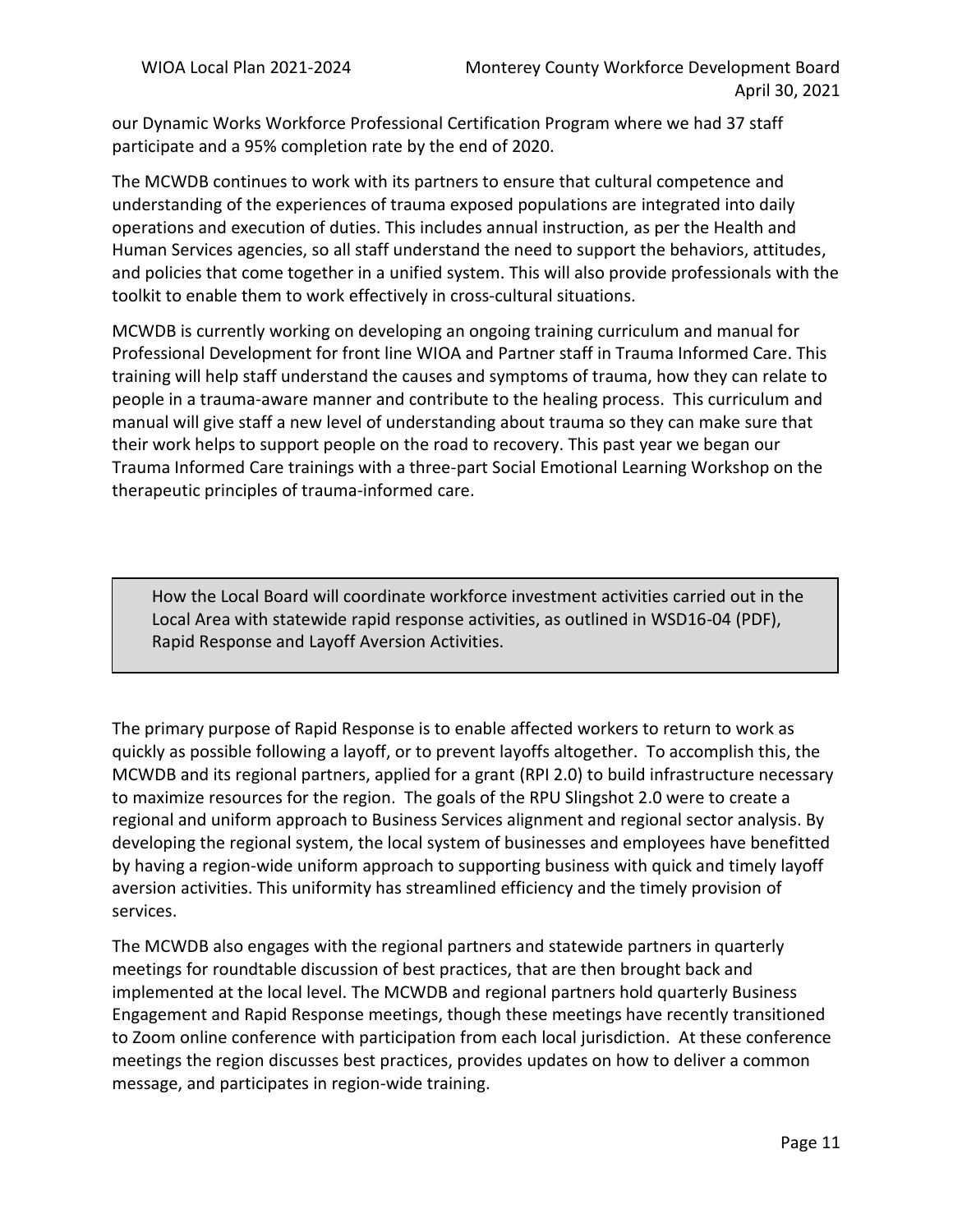By April of 2020, the importance of the Rapid Response and Layoff Aversion Activities programs were on full display from the impacts COVID-19 brought to the businesses in Monterey County. The MCWDB programs offer services to employers and employees alike. Employers can receive benefits that include On-the-Job Training that is reimbursed up to 50% of cost, access to the CalJOBS system (including job postings and labor market information), and resources available to employees. Some employee benefits include access to a wide range of free online courses from top providers of Massive Open Online Courses (MOOCs) like Coursera and EdX, which hosts courses by Harvard, MIT, and others. Employees can also get access to job readiness assessments and resume and interview preparation.

SkillUp Monterey is an initiative that provides access to over 5,000 online courses covering topics ranging from Microsoft Office to Leadership to Customer Service. SkillUp Monterey also includes access to career pathways tools and certification training, including IT Professional Certifications like COMPTIA and Amazon AWS Certified Developer. These resources and online training are available to residents of all ages who register and who are currently working with a career advisor.

A description and assessment of the type and availability of adult and dislocated worker employment and training activities in the Local Area. This includes how the Local Board will ensure that priority for adult career and training services will be given to recipients of public assistance, other low-income individuals, and individuals who are basic skills deficient, as outlined in WSD15-14 (PDF), WIOA Adult Program Priority of Service.

The MCWDB adopted the WIOA Adult Program Priority of Service policy to provide guidance to the AJCC delivery system partners on how to meet the priority of service requirements. The policy states that priority of service must be given to recipients of public assistance, low-income individuals, individuals who are basic skills deficient, or veterans and their eligible spouses. Adults who receive services from WIOA-funded staff beyond self-service and information must be determined eligible, enrolled, and considered a participant for WIOA Title I services.

Individualized career services and training services must be given on a priority basis, regardless of funding levels. First priority is given to veterans and eligible spouses who are low-income, including recipients of public assistance or those who are basic skills deficient. Second priority is given to individuals who are low-income, including recipients of public assistance, or those who are basic skills deficient. Other eligible individuals who do not meet the aforementioned priorities may still be enrolled as participants in the WIOA adult program. Veterans and eligible spouses that are not low-income, recipients of public assistance, or basic skills deficient are not included in the required 51-percent priority of service calculation. Prior to the adoption of this policy, Monterey County has had a long history of serving these special populations through its WIOA adult program.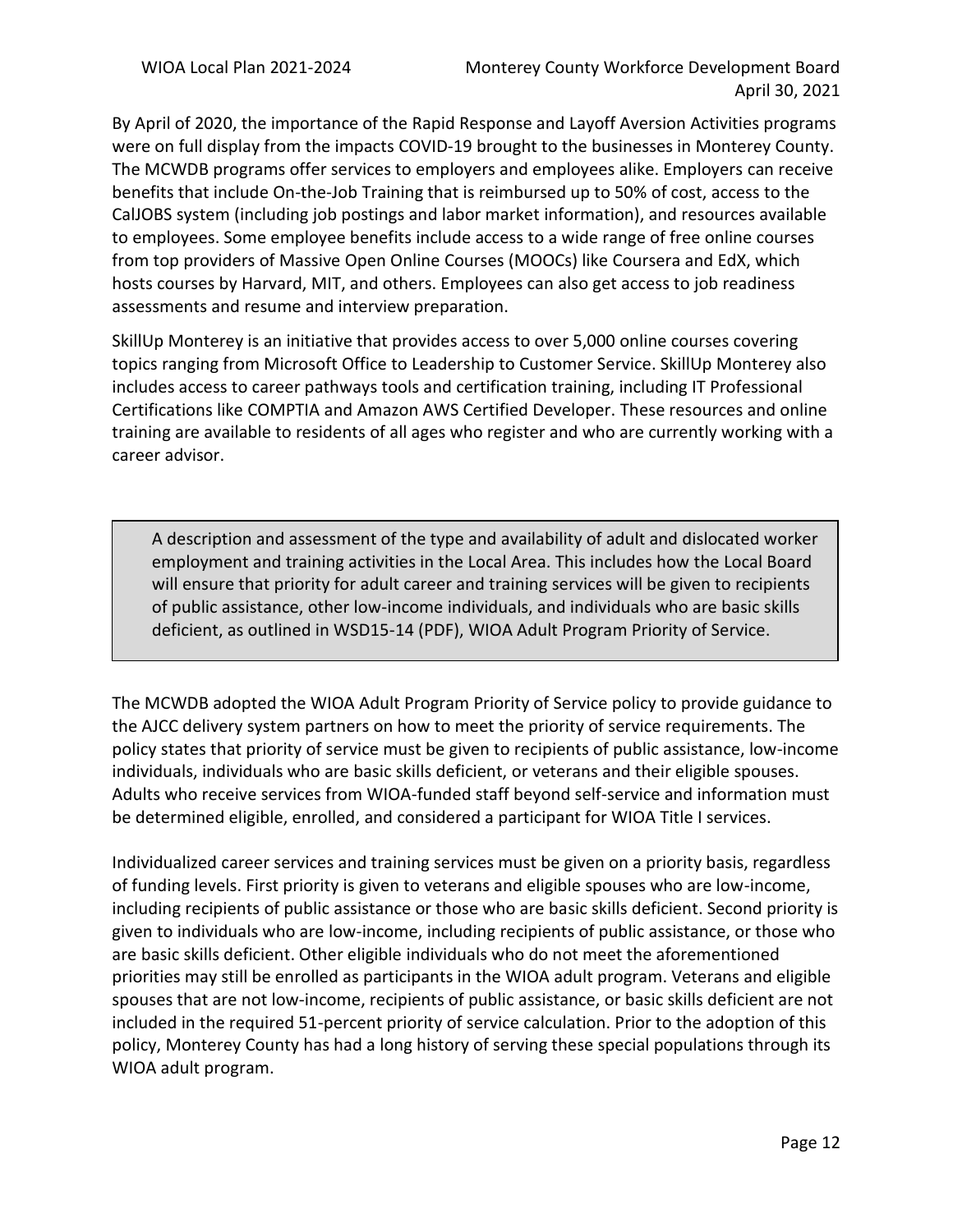Monterey County Works is a series of initiatives by the MCWDB that are designed to provide dislocated and COVID-19 displaced workers with learning and paid work opportunities. One initiative, the Monterey County H.E.L.P program provides workers impacted by COVID-19 with 20 weeks of paid work experience. Under this program, workers assist at the local Food Banks of Monterey County and Santa Cruz County, as well as the Coalition of Homeless Service Providers in Monterey County. The Alternative Housing Site Worker Program provides those who qualify to assist at Alternative Housing Sites that are designed to temporarily house COVID-19 positive and COVID-19 exposed residents who cannot safely isolate otherwise. The Monterey County Wildfire Restoration Project allows those who qualify to access 20 weeks of paid work experience while earning \$17.50 per an hour for up to 32 hours a week.

A description and assessment of the type and availability of youth workforce investment activities in the Local Area, as outlined in WSD17-07 (PDF), WIOA Youth Program Requirements. This includes any strategies the Local Board has about how to increase the digital literacy and fluency of youth participants, including youth with disabilities.

The MCWDB has designed youth services to be completely integrated into the AJCC delivery system in Monterey County. Youth workforce development activities and services are provided through the AJCC delivery system utilizing WIOA and specialized grant project funds. Services are provided by Equus (Rescare) and Turning Point of Central California, as well as other workforce and community partners. All youth are given access to the AJCC delivery system that connects them with the full range of basic career services available in Monterey County. During the initial orientation and intake process, youth customers are asked to self-identify special needs and/or requirements to determine eligibility and priority of service. An intake assessment is used to assess language and or accessibility needs, and steps are taken to ensure meaningful access is available to limited English proficient customers, including determining the need to provide interpreting services.

AJCC service providers also administer the Test for Adult Basic Education (TABE), which helps to identify basic skills deficiencies. The results are reviewed and used to assure appropriate services are coordinated and provided to participants. To achieve alignment, Monterey County has transitioned its AJCC partners to use the Comprehensive Adult Student Assessment System (CASAS) as its primary standardized assessment instrument. WIOA eligible youth also participate in a comprehensive objective assessment to identify their skills, aptitudes, career interests, and service needs. Age appropriate assessment tools are used to fully engage youth in the process. Based on the assessment results, an Individual Service Strategy (ISS) is developed. This ISS identifies short- and long-term goals and activities to support goal attainment. Eligible youth are offered to choose from 14 youth program elements. Local area youth service providers have the flexibility to determine what specific services a youth will receive based upon the youth's assessment and service strategy. However, it is the policy of the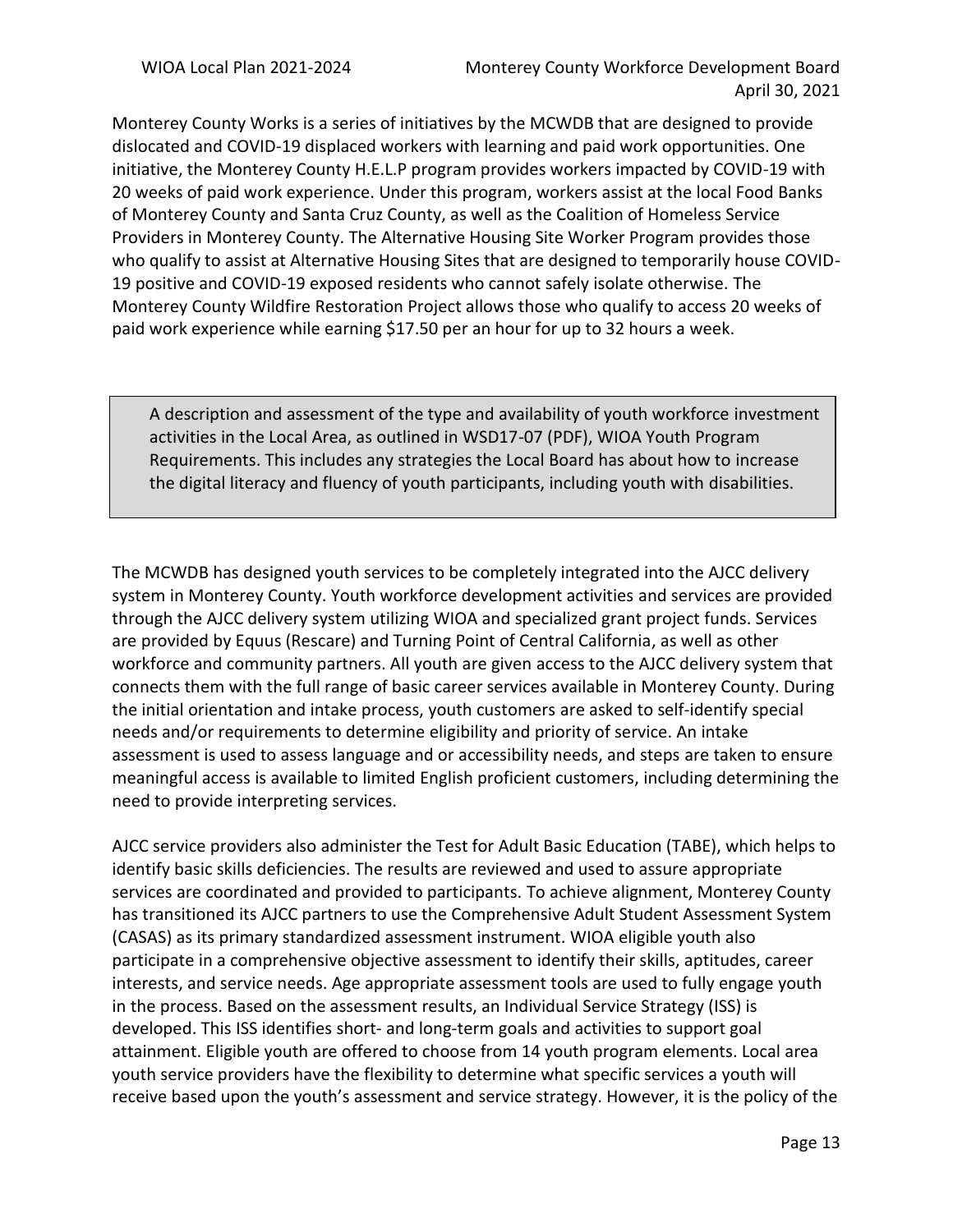MCWDB to ensure that all 14 youth program elements are available to youth in Monterey County through its WIOA youth funded programs and service providers.

The MCWDB is also committed to assisting individuals with disabilities--including youth--and providing a barrier-free environment where individuals can seek to receive employment related services. MCWDB will ensure that resources are available through the AJCC delivery system, as required for individuals with disabilities. As also required, the AJCC delivery system is evaluated on a regular basis by an EEO officer to ensure its facilities are accessible to, and usable by, individuals with disabilities. Currently, the comprehensive AJCC and satellite locations are evaluated to be accessible to individuals with disabilities.

Members who serve on the full MCWDB and youth ad-hoc roundtable represent business, adult education, housing authority, K-12 education, apprenticeship training programs, youth inschool, organizations with experience in youth activities, and community-based organizations. Together, these experts help to create policy and guidelines for the AJCC delivery system to follow to meet the needs of youth, especially those who have barriers to employment. MCWDB also works with the Department of Rehabilitation and other partner organizations with expertise in serving individuals with disabilities, including youth, to seek advice on improving service access and service delivery in the AJCC comprehensive and satellite locations.

In an effort to increase the number of career pathway programs in demand industries, the MCWDB developed initiatives from past MCWDB retreats that focuses on workforce development and educational and training opportunities at various stages along a career pathway. These revamped initiatives allow workers to develop a foundation for future advancement to higher paid jobs as they progress. As a result, the MCWDB's Youth Committee (now ad-hoc workgroup) championed the idea of formulating and implementing a speaker's bureau with a goal of connecting individuals from trades and businesses to talk with students to make them aware of future high-wage, high-demand career opportunities and the educational requirements, while promoting a "classroom to the careers" mindset. In an effort to ensure continuous improvement of its WIOA programs, services and performance management, the MCWDB has taken the lead to administer a regional grant to host North Central Coast RPU training sessions for all providers and workforce stakeholders. As needed, technical assistance is provided to selected providers to further develop staff capacity in working with the various target populations, including youth.

Among specific programs, the MCWDB and the Monterey Bay Collaborative offer a Pre-Apprenticeship program that provides participants with hands on experience in the field and health and safety certifications. This Pre-Apprenticeship Program offers transition opportunities to a number of apprenticeships, including Construction Laborers, Carpenters, Plumbers, Electricians, and Operating Engineers. Many of these occupations were identified as key occupations in target industry clusters in the 2021-2024 North Central Coast Regional Plan.

Along with skills and experience like blueprint reading, applied mathematics for construction, and green construction techniques, participants receive an OSHA 10-hour safety certification, a CPR and First Aid certification, and sexual harassment identification and prevention training.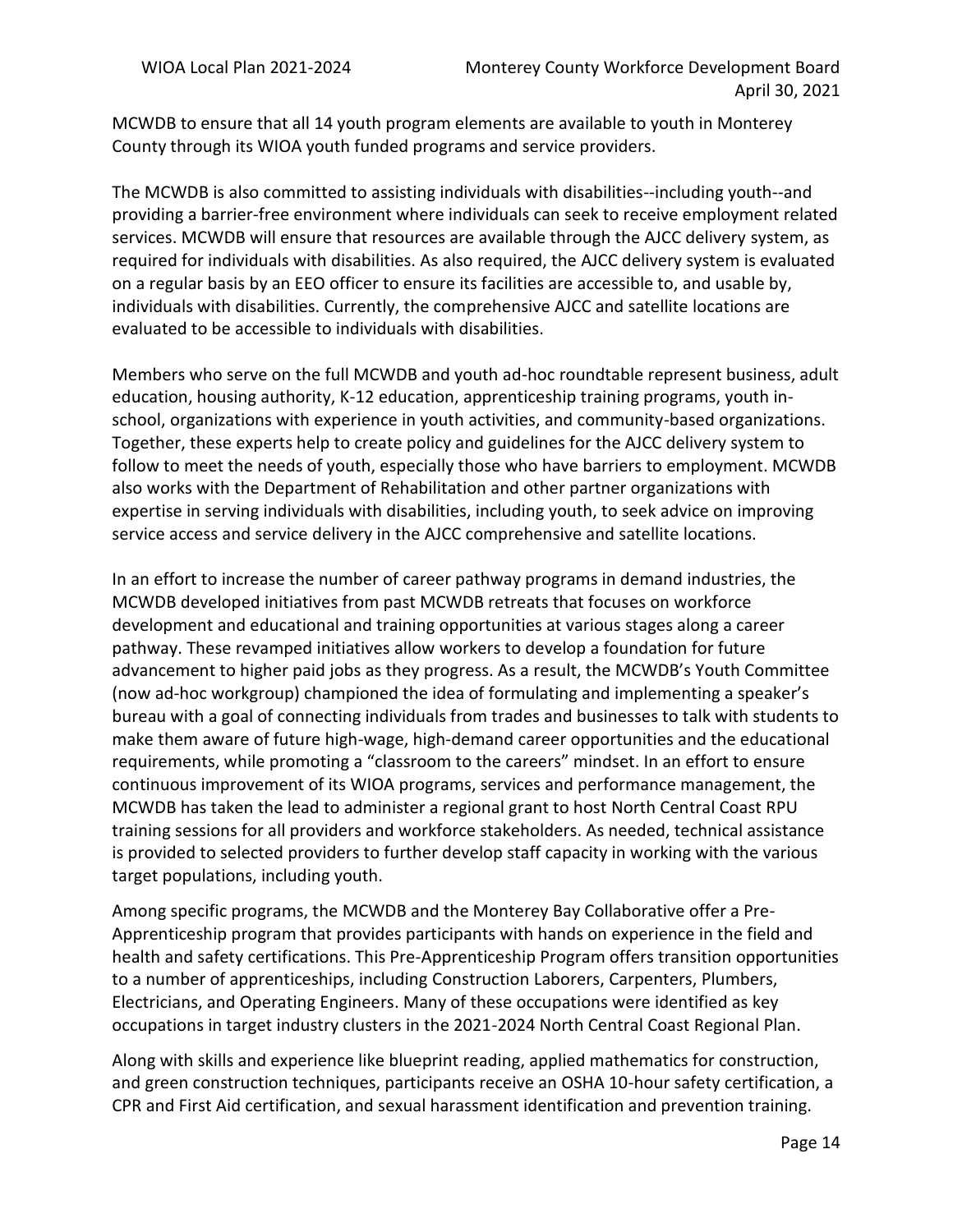This program is open to anyone with a high school diploma or GED, but women, racial and ethnic minorities, disadvantaged youth (ages 18-25), and the formerly incarcerated are given preference.

The MCWDB also offers Monterey Cadre, a program for young adults ages 18 to 24 to participate and give back to the community while also fostering responsibility, leadership, and critical thinking. The 12-week program helps develop workplace skills such as coordination with others, confidence, teamwork, efficiency, and professionalism. The humanitarian projects help lay the foundation for more informed citizens with the capacity to inspire and mobilize others.

A description about how the Local Board fulfills the duties of the AJCC Operator and/or the Career Services Provider as outlined in WSD19-13 (PDF), Selection of AJCC Operators and Career Services Providers. This should include the name(s) and role(s) of all entities the Local Board contracts with.

The MCWDB follows the Monterey County and local procurement policies which involves a Request for Proposal (RFP) process to ensure fair and objective decision-making when awarding grant funds to qualified applicants. The competitive procurement process is in accordance with the Office of Management and Budget (OMB) Uniform Administrative requirements, Cost Principles, and Audit Requirements for Federal Awards.

The MCWDB uses the competitive procurement process to select the One-Stop Operator of the local AJCC delivery system in accordance with WIOA section 121 (d)(2)(A). The MCWDB is similarly using a competitive procurement process to award grants or contracts to youth service providers, in accordance with WIOA section 123(a).

The Local Board assures that it will select the One-Stop Operator with the agreement of the CEO, through a competitive process, or with approval from the local elected official and the Governor's Office.

The current AJCC Operator and provider of Adult, Dislocated Worker, and Youth Program Services is: Arbor E&T, LLC dba ResCare Workforce Services (Equus)

344 Salinas Street, Suite 201 Salinas, CA 93901

Additional Youth Program Provider is: Turning Point, Inc. 427 Pajaro Street, #2 Salinas, CA 93901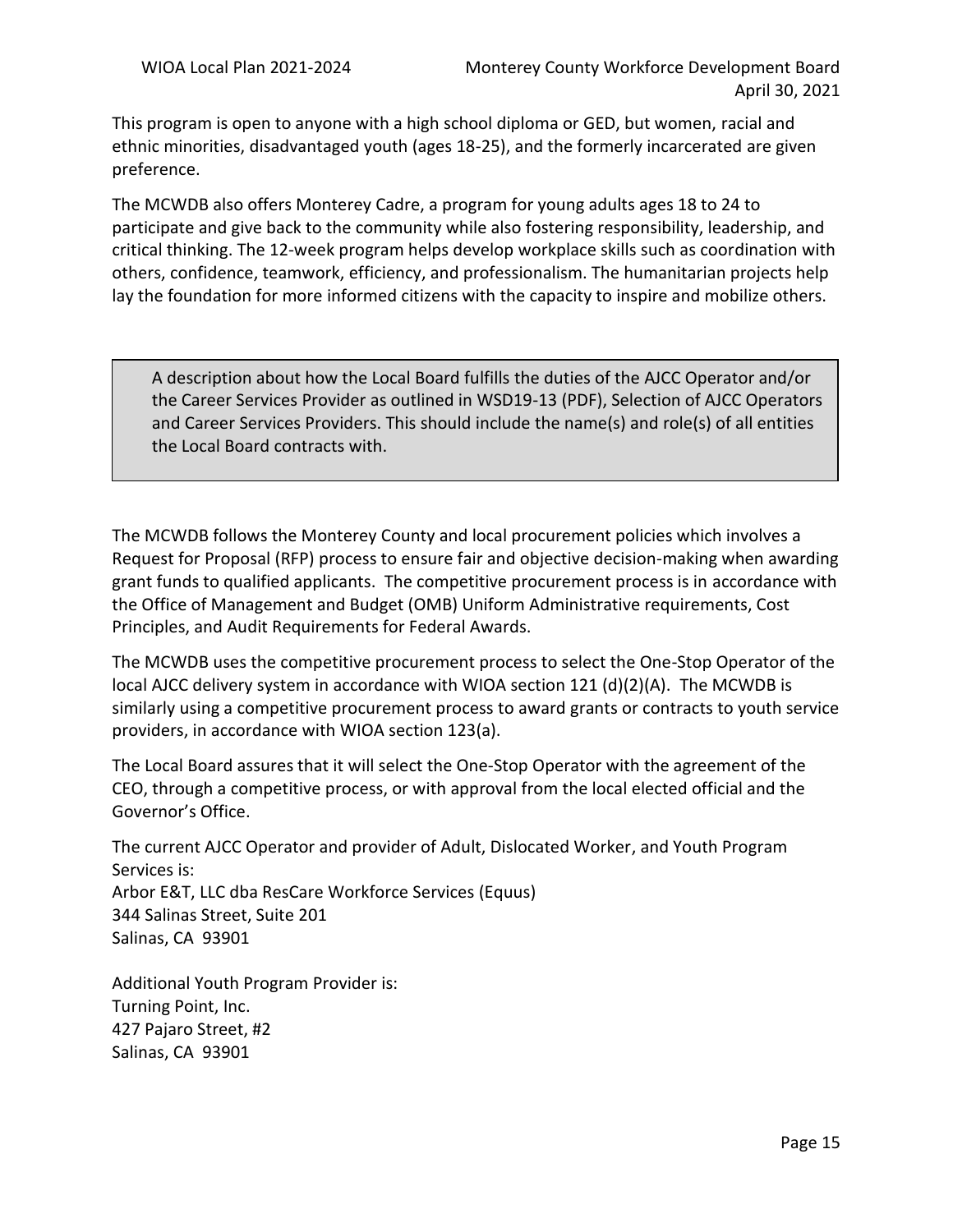## Attachment 1 Cover Sheet

- 1A: Stakeholder and Community Engagement Summary
- 1B: Public Comments Received that Disagree with Local Plan
- 1C: Signature Page
- 1D: Notice of Public Comment Period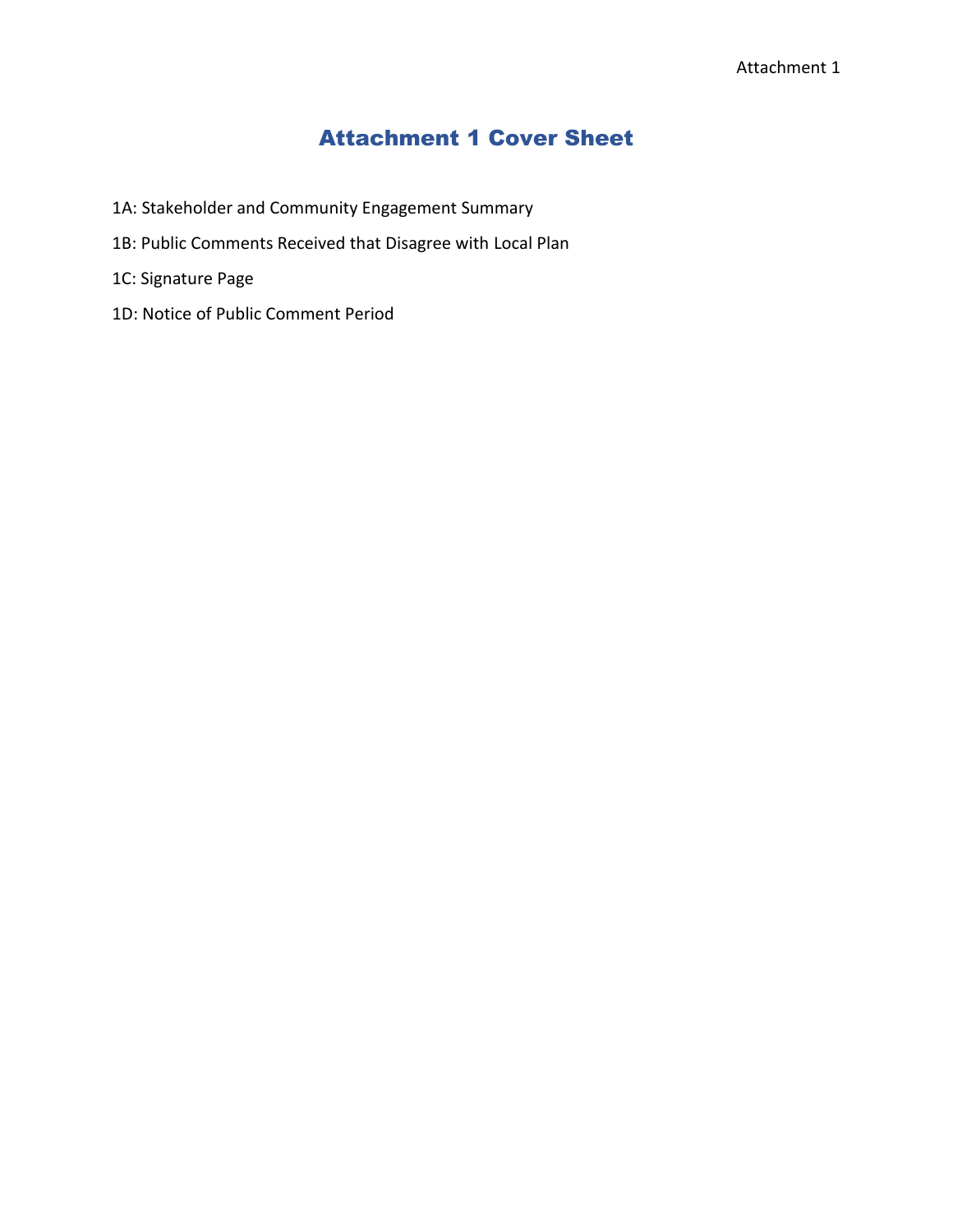### Stakeholder and Community Engagement Summary

The development of comprehensive Local and Regional Plans entails building broad and inclusive partnerships with regional and local entities in a variety of sectors. This includes engaging with employers, labor organizations, and community-based organizations, as well as *Workforce Innovation and Opportunity Act* core, required, and strategic program partners. This will ensure the inclusion of person-centered approaches to address multifaceted barriers to employment by utilizing input from the communities.

Stakeholders participating in the planning process should include, but are not limited to, employers, labor organizations, education partners, human services and housing partners, as well as community-based organizations that provide services to target populations, such as justice-involved, English language learners, refugees, immigrants, youth, older adults, veterans, people with disabilities, and any other entities supporting historically unserved or underserved communities.

Using the template below, Regional Planning Units and Local Workforce Development Boards should provide a detailed description of how meaningful stakeholder involvement and community engagement was achieved when developing the Regional and Local Plans. This summary should be included as an attachment to both the Regional and Local Plans.

| <b>Mode of Outreach</b>                      | <b>Target of</b><br><b>Outreach</b> | <b>Summary of Attendance</b>                                                                                                                                                                                                                                                                                                  | <b>Comments</b>                                                                                                                                                                                                                                                                                                                                                                                                                                                                                                                                                                                                                                                                                         |
|----------------------------------------------|-------------------------------------|-------------------------------------------------------------------------------------------------------------------------------------------------------------------------------------------------------------------------------------------------------------------------------------------------------------------------------|---------------------------------------------------------------------------------------------------------------------------------------------------------------------------------------------------------------------------------------------------------------------------------------------------------------------------------------------------------------------------------------------------------------------------------------------------------------------------------------------------------------------------------------------------------------------------------------------------------------------------------------------------------------------------------------------------------|
| <b>Public Presentation</b><br>March 15, 2021 | Public, Community<br>Partners       | Representatives from<br>business districts, Salvation<br>Army, Employment<br>development department<br>workforce services,<br>department of rehabilitation<br>services, adult education,<br>county department of child<br>support services, support<br>service providers, and<br>MCWDB staff attended this<br>public meeting. | There was discussion<br>$\bullet$<br>around difficulty for local<br>employers to plan for the<br>future when public health<br>measures are always in<br>fluctuation.<br>Special appreciation<br>$\bullet$<br>around technological<br>literacy and cultural<br>competency for frontline<br>staff.<br>Would like some<br>$\bullet$<br>discussion around what<br>collaboration looks like<br>moving forward,<br>particularly given the shifts<br>to digital meetings.<br>There is also some<br>$\bullet$<br>opportunity to collaborate<br>digitally in ways that were<br>previously impossible or<br>impractical (such as due to<br>geographic barriers).<br>Addressing additional<br>barriers of homeless |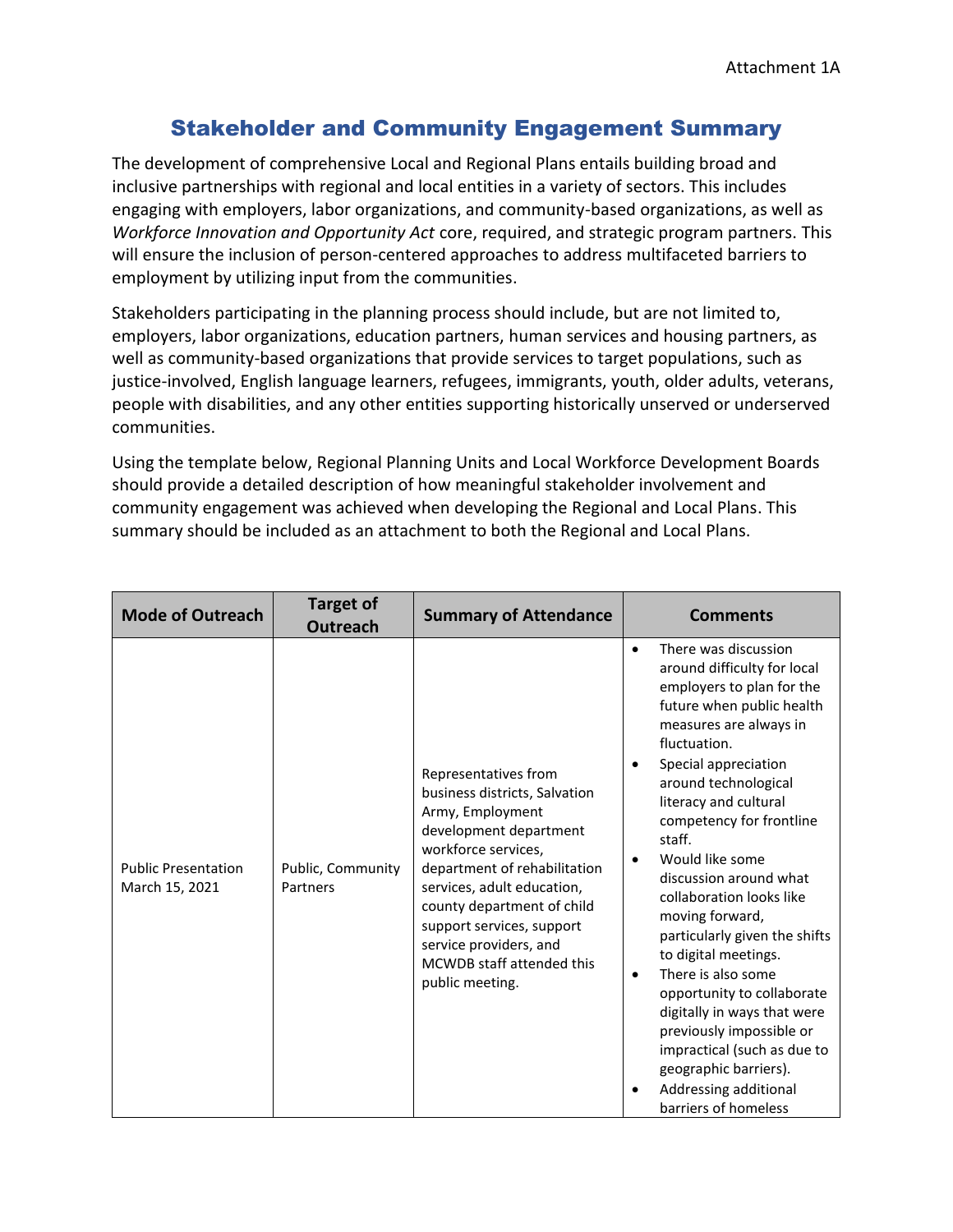|                                              |                               |                                                                                                                                                                                                                                                | $\bullet$<br>$\bullet$<br>$\bullet$<br>$\bullet$              | Digital will be increasingly<br>important, yet many folks<br>do not have internet,<br>creating another barrier.<br>Explore opportunities for<br>preventative measures<br>and earlier engagement,<br>such as high school<br>students.<br>Might be helpful to work<br>on specific MOUs to<br>support specific<br>populations.<br>Interest in the potential<br>for deeper connection<br>between Department of<br>Rehabilitation and WIOA<br>Title I.<br>Interest in seeing<br>additional labor market<br>information and COVID-19<br>impacts.                                                                                                                                                                                                                                            |
|----------------------------------------------|-------------------------------|------------------------------------------------------------------------------------------------------------------------------------------------------------------------------------------------------------------------------------------------|---------------------------------------------------------------|---------------------------------------------------------------------------------------------------------------------------------------------------------------------------------------------------------------------------------------------------------------------------------------------------------------------------------------------------------------------------------------------------------------------------------------------------------------------------------------------------------------------------------------------------------------------------------------------------------------------------------------------------------------------------------------------------------------------------------------------------------------------------------------|
| <b>Public Presentation</b><br>March 17, 2021 | Public, Community<br>Partners | Representatives from<br>salvation army, One-stop<br>operator, county libraries,<br>Equus workforce provider,<br>county department of child<br>support services, employment<br>development department,<br>AMPPM senior placement<br>department. | $\bullet$<br>$\bullet$<br>$\bullet$<br>$\bullet$<br>$\bullet$ | Effective referrals between<br>programs. There is not a<br>lot of participation in high<br>school diploma and English<br>literacy program<br>Is the local plan meant to<br>provide a broad<br>overarching vision or<br>specific benchmarks and<br>goals?<br>Interest in opportunities<br>for opportunities to learn<br>more about one another<br>to support collaboration.<br>Suggestion that this could<br>include on-demand video<br>series that are always<br>accessible.<br>Interest in electronic<br>referral system. Discussion<br>around possibility for<br>electronic referrals and<br>one-stop operators serving<br>as integrators as well.<br>Questions around<br>possibility for systems to<br>support undocumented or<br>those without certain<br>documentation in place. |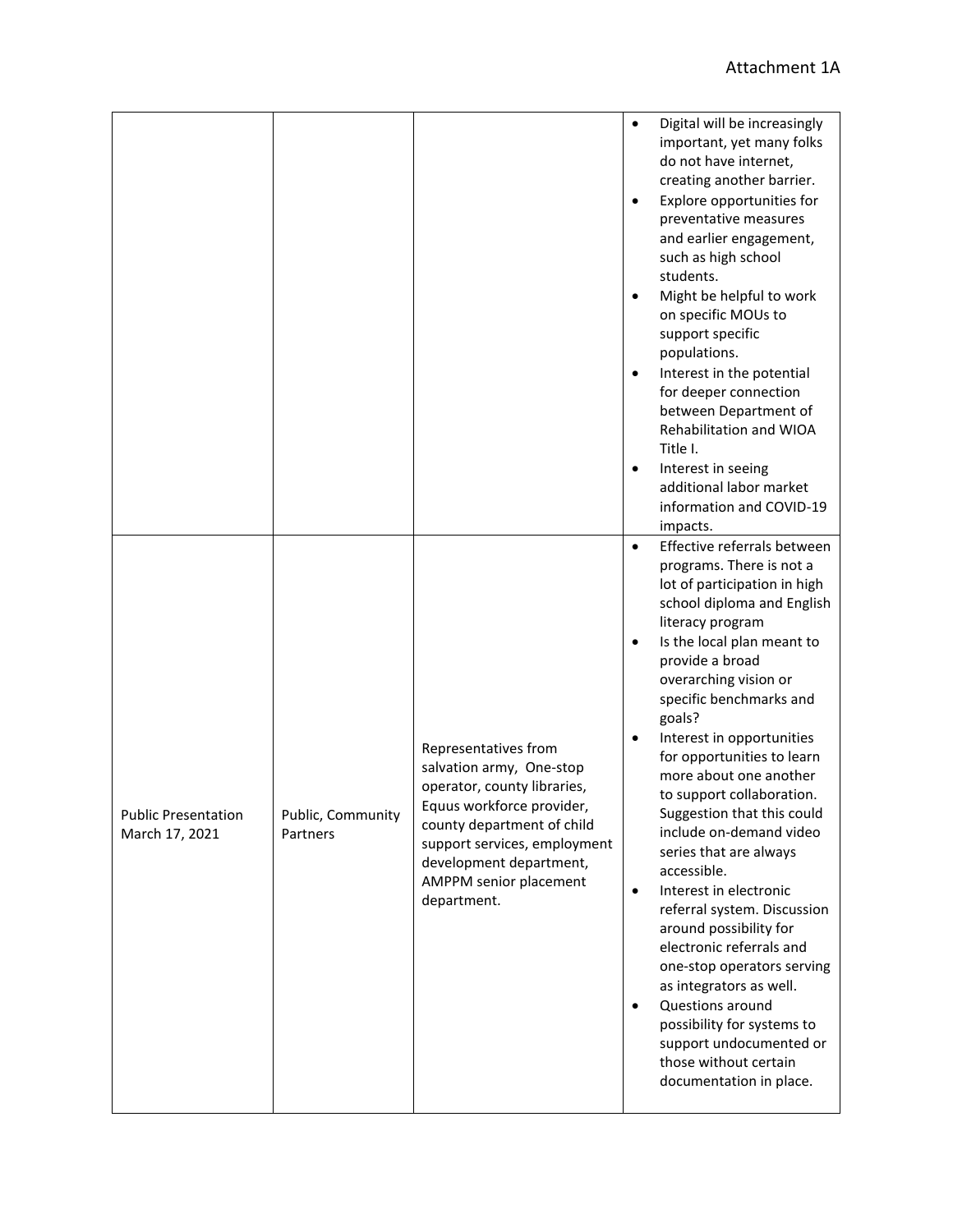|  | Discussion around data      |
|--|-----------------------------|
|  |                             |
|  | available to examine racial |
|  |                             |
|  |                             |
|  | and ethnic equity in        |
|  |                             |
|  | service delivery.           |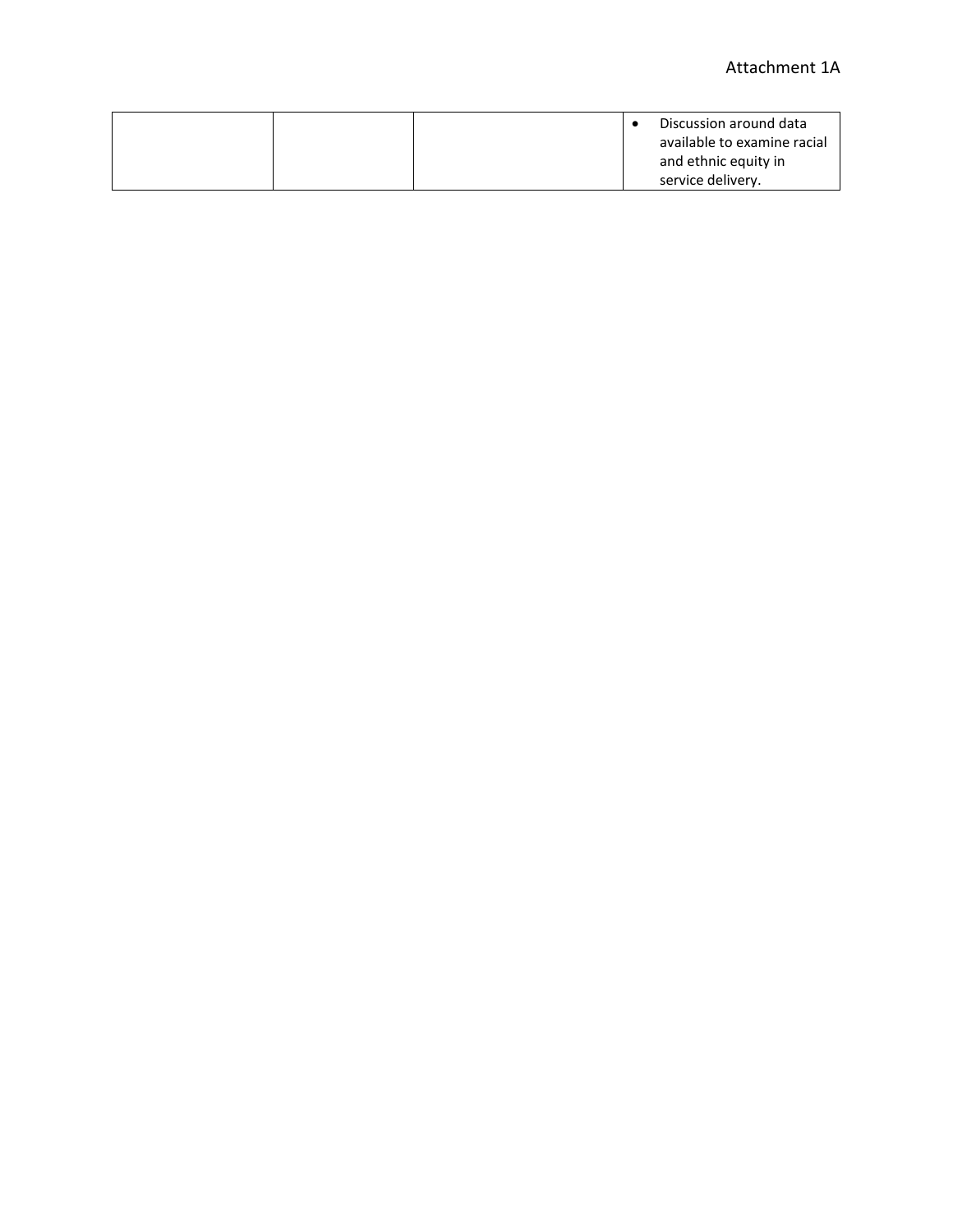# Public Comments That Disagree with the Local Plan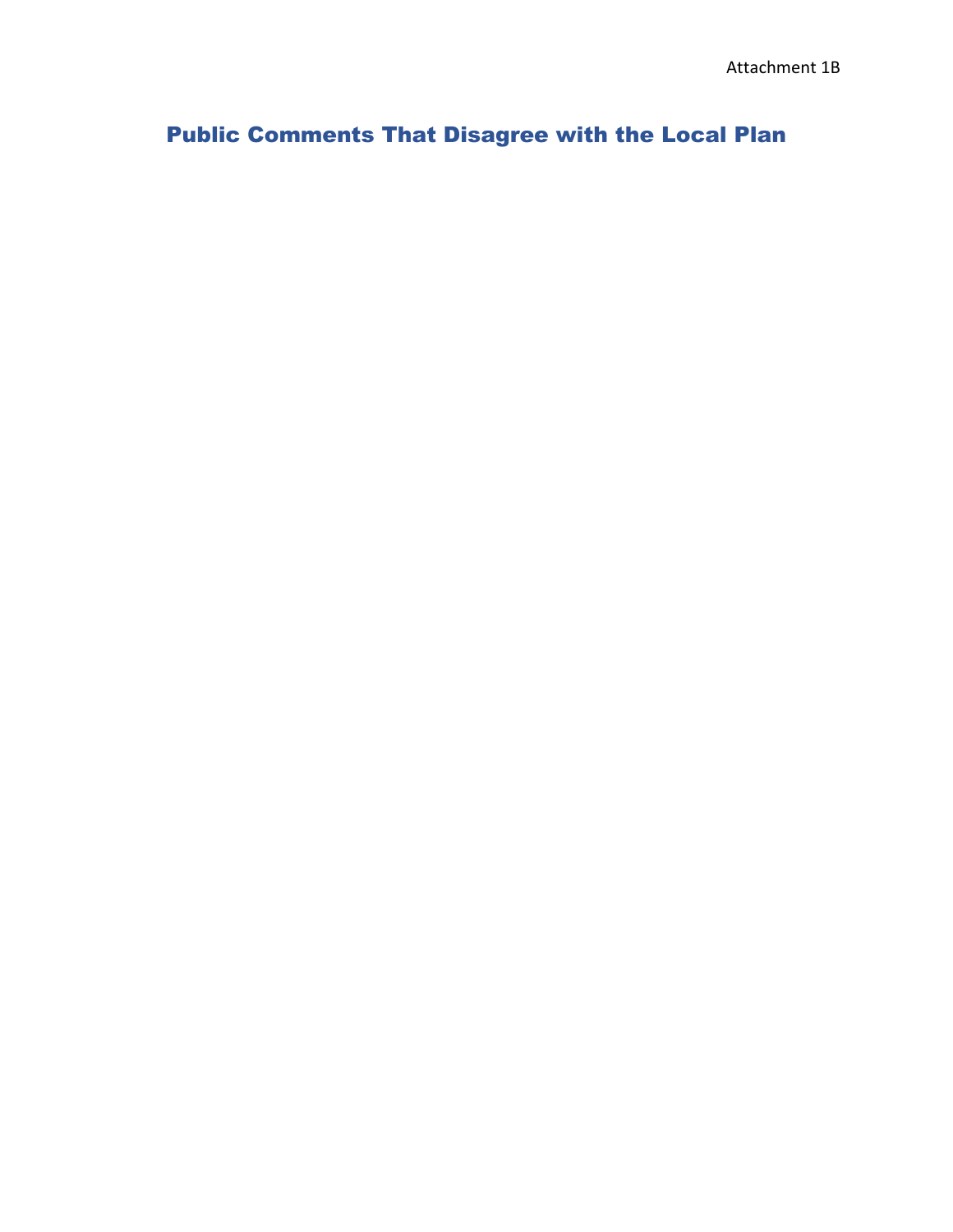# Signature Page

Instructions – The local CEO and Local Board chair must sign and date this form.

By signing below, the local CEO and Local Board chair request approval of Monterey County Workforce Development Board's 2021-24 Local Plan.

| Local Workforce Development Board Chair                     | <b>Local Chief Elected Official</b> |  |  |
|-------------------------------------------------------------|-------------------------------------|--|--|
|                                                             |                                     |  |  |
| Signature                                                   | Signature                           |  |  |
| Erik Cushman                                                |                                     |  |  |
| Name                                                        | Name                                |  |  |
| Monterey County Workforce Development<br><b>Board Chair</b> |                                     |  |  |
| Title                                                       | Title                               |  |  |
|                                                             |                                     |  |  |
| Date                                                        | Date                                |  |  |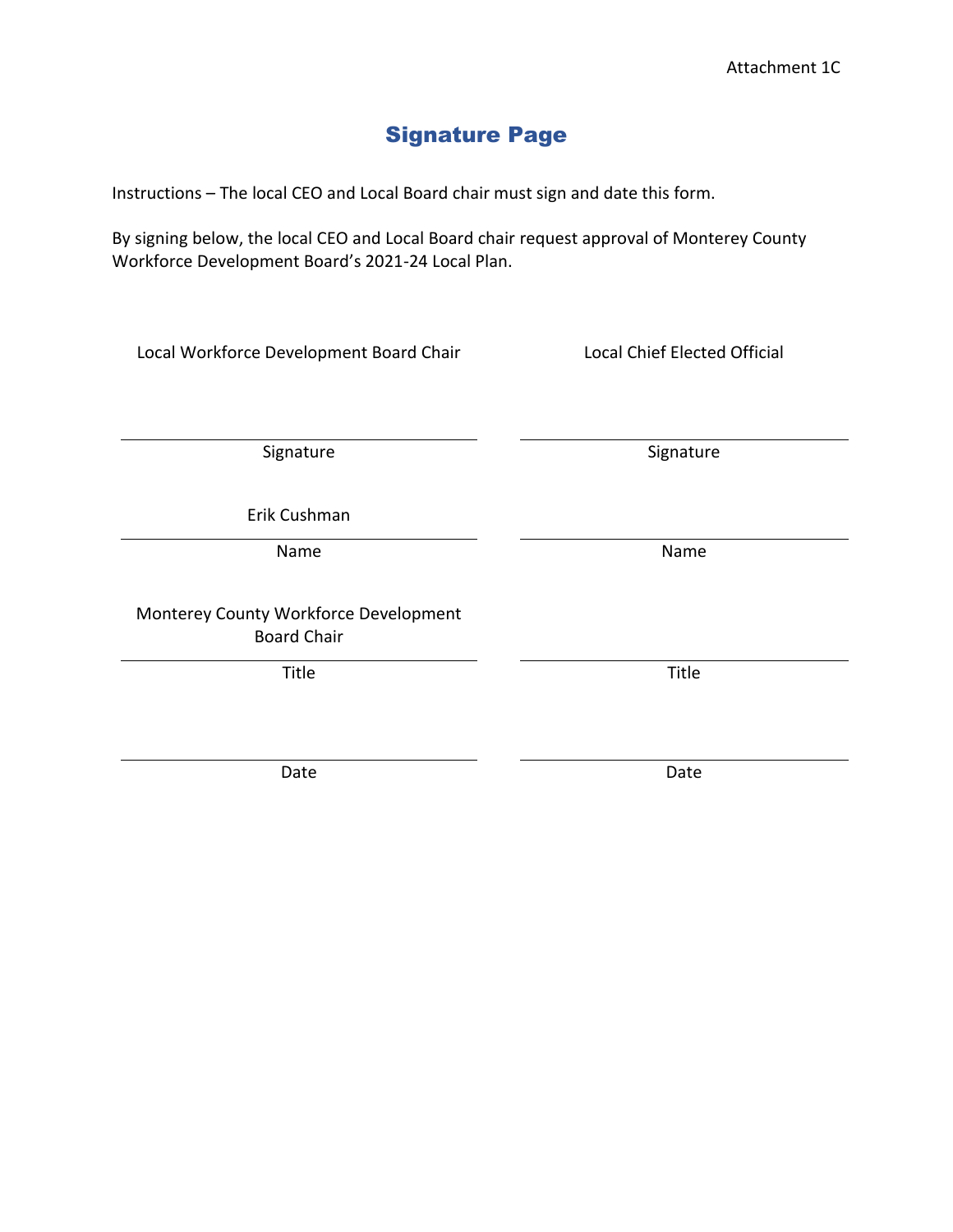#### Notice of Public Comment Period



**668 Williams Ave** (831) 394-5656 **Seaside, CA 93955** 

#### **Proof of publication**

**State of California County of Monterey** I am a citizen of the United States and a resident of the State of California. 1 am over the age of 18 years and not party to or interested in the above-entitled matter.

I am the principal clerk of Monterey County Weekly, a newspaper of general circulation, published weekly by Milestone Communications, Inc. in the City of Seaside, County of Monterey, and which newspaper has been adjudicated a newspaper of general circulation by the Superior Court of the County of Monterey, State of California; that the notice of which the annexed is a printed copy has been published in each regular and entire issue of said newspaper and not in any supplement thereof on the following dates to wit.

March 25, 2021

I certify (or declare) under penalty of perjury that the foregoing is true and correct.

Name....Linda S. Maceira...  $8$ Jimola 11 belles Signature.....

Dated:......March 25, 2021..Monterey, California

#### **Notice of Public Comment Period Regional and Local Plan Modification 2021-2024**

The Monterey County Worldorce Development Board (WDB) announces that it is The monument control of the Draft Regional and Local Plan Modification for a 30-day period, starting on March 26, 2021 and ending on April 25, 2021 as required by<br>the Workforce Innovation and Opportunity Act (WIOA) of 2014

**Regional Plan** 

The Coastal Region Planning Unit's Draft Four-Year Regional Plan Modification for<br>2021-2024 includes the Monterey, Santa Cruz County, and San Benito County workforce<br>development areas. This modification plan articulates th align education, training services, and regional sector needs as required under WIOA. Local Plan

Local Plan<br>The Monterey WDB's Draft Medification of the Local Plan reflects the current and future<br>strategies that the WDB will use to address the continuing Innovation of the workforce<br>system. The modification includes Ch Individuals and Refugee Services.

To access the DRAFT Regional and Local Plans online, visit: www.montereycountywdb.org/

To pick up a hard copy, visit: Workforce Development Board 344 Salinas Street, Suite 101 Salinas, CA 93901

To request an email copy of the Draft Regional and/or Local Plans:

Submit your comments to Flor Galan at galvanf@co.monterey.ca.us

Submit your comments to the following:

Local Plan comments may be emailed to Joyce Aldrich at aldrichi1@co.monterey.ca.us by April 25, 2021.

Regional Plan comments may be emailed to aldrichj1@co.monterey.ca.us by April 25, 2021

which is an equal opportunity employer/program. Auxiliary aids and services are available upon request to individuals with disabilities.